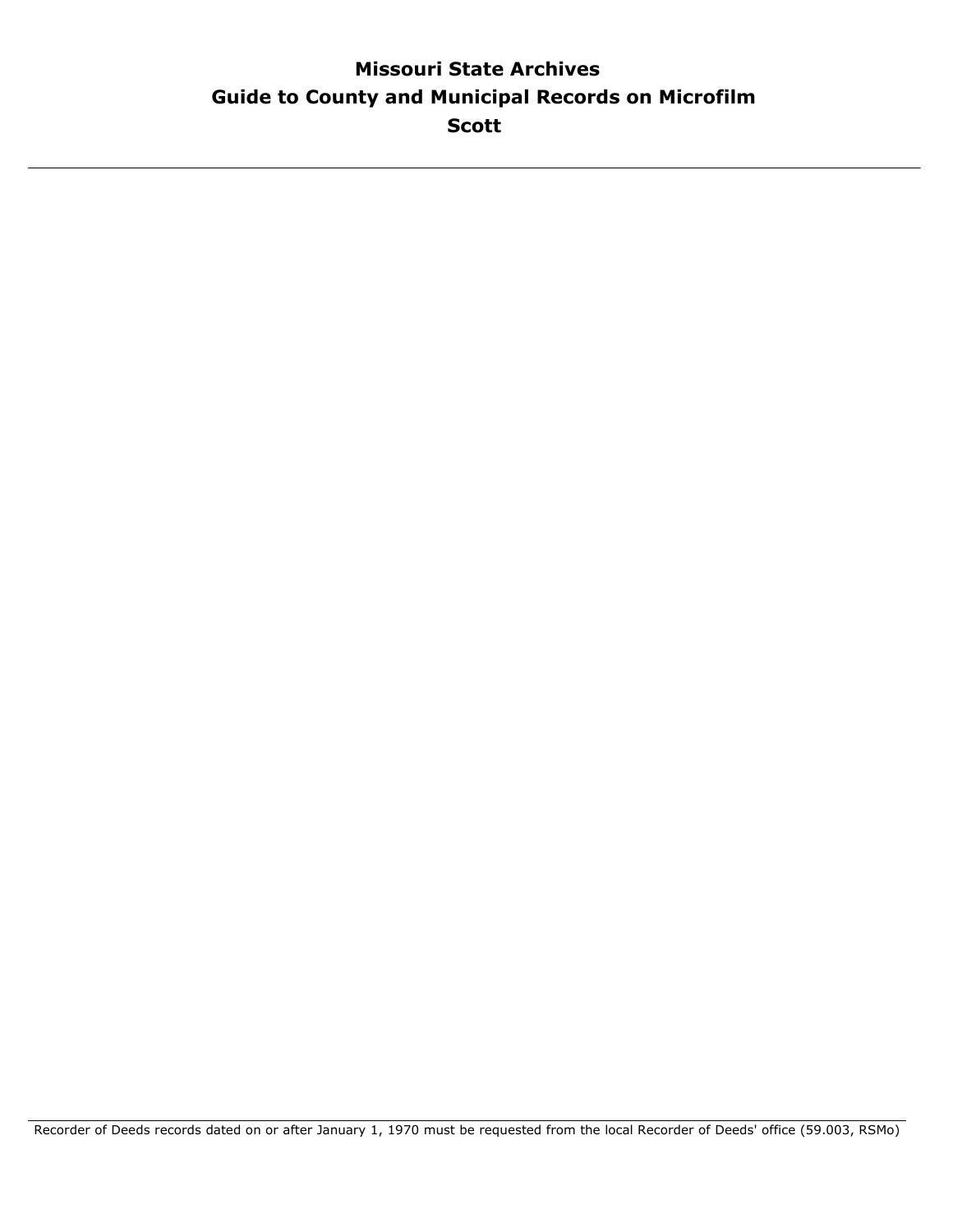### **Circuit Court**

| Reel<br><b>Number</b> | <b>Title</b>                    | <b>Subtitle</b> | Vol | <b>Scope and Content</b>                                    | Date              | <b>Indexed</b> |
|-----------------------|---------------------------------|-----------------|-----|-------------------------------------------------------------|-------------------|----------------|
| C 36890               | <b>Bonds</b>                    |                 | 01  |                                                             | 1953-01 - 1963-02 | Y              |
| C 36890               | <b>Bonds</b>                    |                 | 02  | 1 - 459                                                     | 1961-07 - 1973-10 | Y              |
| C 36891               | <b>Bonds</b>                    |                 | 02  | 459 - End                                                   | 1961-07 - 1973-10 | Y              |
| C 36891               | <b>Bonds</b>                    |                 | 03  |                                                             | 1970-12 - 1976-02 | Y              |
| C 31478               | Circuit Court Case File Index   | Criminal        |     |                                                             | 1863 - 1887       |                |
| C 31478               | Circuit Court Case Files        | Criminal        |     | Case Numbers 0011 - 0569                                    | 1863 - 1887       | C              |
| C 31479               | <b>Circuit Court Case Files</b> | Criminal        |     | Case Numbers 0570 - 1199                                    | 1863 - 1887       | C              |
| C 31480               | Circuit Court Case Files        | Criminal        |     | Case Numbers 1200 - 1299                                    | 1863 - 1887       | C              |
| C 57557               | Circuit Court Case Files        | Civil           |     | Box / Folder Box 02/F1 - Box<br>02/F10                      | 1863-10 - 1866-10 | N              |
| C 57558               | Circuit Court Case Files        | Civil           |     | Box / Folder Box 02/F11 - Box<br>02/F72                     | 1866-10 - 1868-04 | N              |
| C 57555               | Circuit Court Case Files        | Civil           |     | Box / Folder Box 01/F1 - Box<br>01/F54                      | 1867-05 - 1867-09 | N              |
| C 57556               | Circuit Court Case Files        | Civil           |     | Box / Folder Box 01/F55 - Box<br>01/F111                    | 1867-09 - 1868-05 | N              |
| C 57559               | Circuit Court Case Files        | Civil           |     | Box / Folder Box 02/F73 - Box<br>03/F3                      | 1868-04 - 1869-04 | N              |
| C 57557               | <b>Circuit Court Case Files</b> | Civil           |     | Box / Folder Box 01/F112 - Box 1868-05 - 1869-01<br>01/F151 |                   | N              |
| C 57560               | <b>Circuit Court Case Files</b> | Civil           |     | Box / Folder Box 03/F4 - Box<br>03/F39                      | 1869-04 - 1869-10 | N              |
| C 57561               | Circuit Court Case Files        | Civil           |     | Box / Folder Box 03/F40 - Box<br>03/F82                     | 1869-10 - 1870-04 | N              |
| C 57562               | <b>Circuit Court Case Files</b> | Civil           |     | Box / Folder Box 03/F83 - Box<br>04/F39                     | 1870-04 - 1870-04 | N              |
| C 57563               | <b>Circuit Court Case Files</b> | Civil           |     | Box / Folder Box 04/F40 - Box<br>04/F87                     | 1870-04 - 1870-10 | N              |
| C 57564               | <b>Circuit Court Case Files</b> | Civil           |     | Box / Folder Box 04/F88 - Box<br>05/F22                     | 1870-10 - 1871-04 | N              |
| C 57565               | Circuit Court Case Files        | Civil           |     | Box / Folder Box 05/F23 - Box<br>05/F74                     | 1871-04 - 1871-10 | N              |
| C 57566               | Circuit Court Case Files        | Civil           |     | Box / Folder Box 05/F75 - Box<br>05/F100                    | 1871-10 - 1871-10 | N              |
| C 67198               | Circuit Court Case Files        | Civil           |     | Box / Folder Box 06/F1 - Box<br>06/F47                      | 1871-10 - 1872-04 | N              |
| C 67199               | Circuit Court Case Files        | Civil           |     | Box / Folder Box 06/F48 - Box<br>07/F7                      | 1872-04 - 1872-10 | N              |
| C 67200               | Circuit Court Case Files        | Civil           |     | Box / Folder Box 07/F8 - Box<br>07/F49                      | 1872-10 - 1873-04 | N              |
| C 67201               | <b>Circuit Court Case Files</b> | Civil           |     | Box / Folder Box 07/F50 - Box<br>08/F20                     | 1873-04 - 1873-04 | N              |
| C 67202               | Circuit Court Case Files        | Civil           |     | Box / Folder Box 08/F21 - Box<br>08/F63                     | 1873-04 - 1873-10 | N              |
| C 67203               | Circuit Court Case Files        | Civil           |     | Box / Folder Box 08/F64 - Box<br>09/F24                     | 1873-10 - 1874-04 | N              |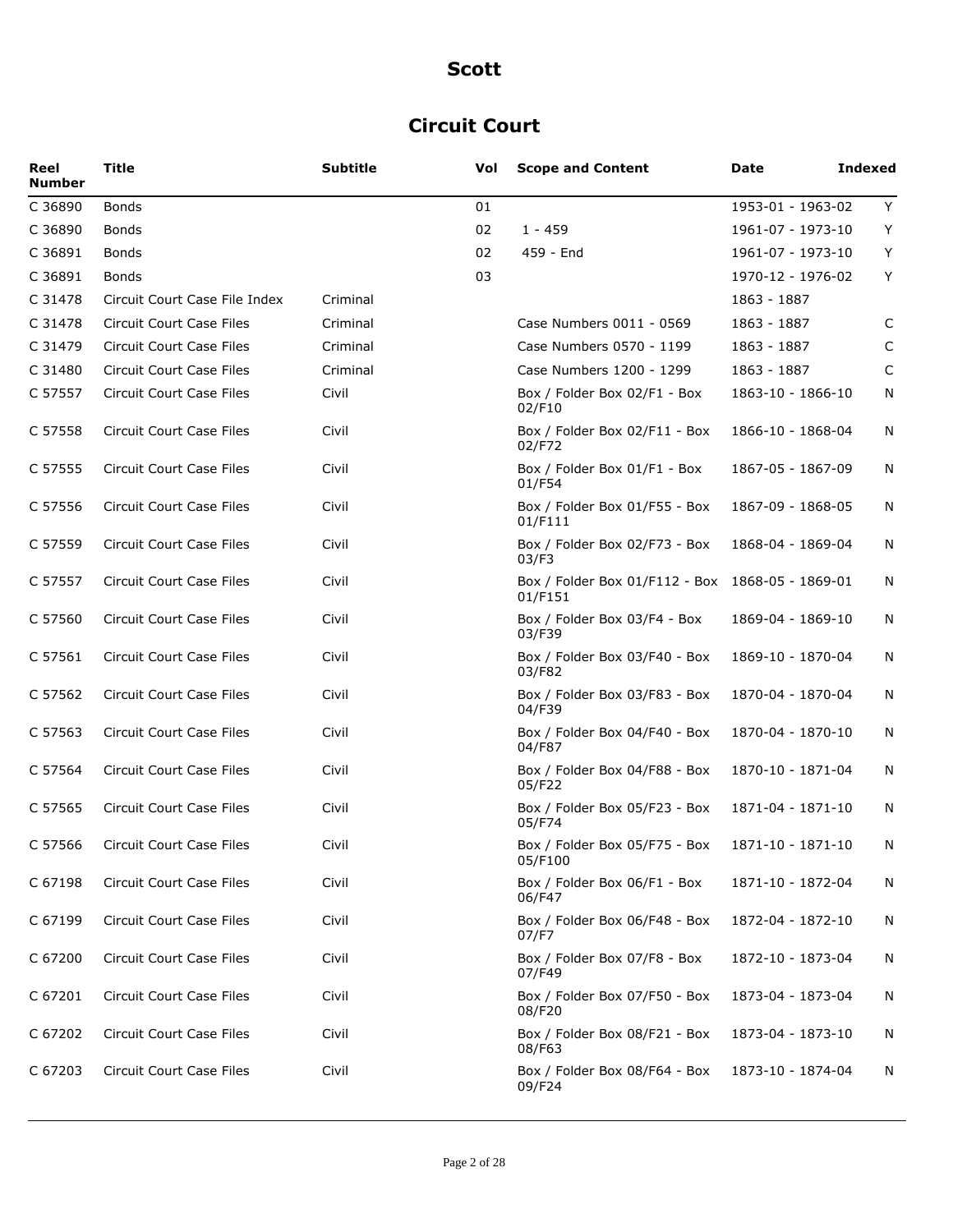| C 67204 | Circuit Court Case Files        | Civil | Box / Folder Box 09/F25 - Box<br>09/F71 | 1874-04 - 1874-10 | N |
|---------|---------------------------------|-------|-----------------------------------------|-------------------|---|
| C 67205 | Circuit Court Case Files        | Civil | Box / Folder Box 09/F72 - Box<br>10/F36 | 1874-10 - 1874-10 | N |
| C 67206 | Circuit Court Case Files        | Civil | Box / Folder Box 10/F37 - Box<br>10/F77 | 1874-10 - 1875-04 | N |
| C 67207 | Circuit Court Case Files        | Civil | Box / Folder Box 10/F78 - Box<br>11/F31 | 1875-04 - 1875-10 | N |
| C 67208 | Circuit Court Case Files        | Civil | Box / Folder Box 11/F32 - Box<br>11/F79 | 1875-10 - 1876-04 | N |
| C 67209 | Circuit Court Case Files        | Civil | Box / Folder Box 11/F80 - Box<br>12/F45 | 1876-04 - 1876-04 | N |
| C 67250 | Circuit Court Case Files        | Civil | Box / Folder Box 12/F46 - Box<br>12/F90 | 1876-04 - 1876-10 | N |
| C 67251 | Circuit Court Case Files        | Civil | Box / Folder Box 12/F91 - Box<br>13/F36 | 1876-10 - 1877-04 | N |
| C 67252 | <b>Circuit Court Case Files</b> | Civil | Box / Folder Box 13/F37 - Box<br>14/F3  | 1877-04 - 1877-10 | N |
| C 67253 | Circuit Court Case Files        | Civil | Box / Folder Box 14/F4 - Box<br>14/F63  | 1877-10 - 1877-10 | N |
| C 67254 | Circuit Court Case Files        | Civil | Box / Folder Box 14/F64 - Box<br>15/F18 | 1877-10 - 1878-10 | N |
| C 67255 | Circuit Court Case Files        | Civil | Box / Folder Box 15/F19 - Box<br>15/F83 | 1878-10 - 1878-10 | N |
| C 67256 | Circuit Court Case Files        | Civil | Box / Folder Box 15/F84 - Box<br>16/F64 | 1878-10 - 1879-04 | N |
| C 67258 | Circuit Court Case Files        | Civil | Box / Folder Box 17/F45 - Box<br>18/F6  | 1879-04 - 1879-04 | N |
| C 67257 | Circuit Court Case Files        | Civil | Box / Folder Box 16/F65 - Box<br>17/F44 | 1879-04 - 1879-04 | N |
| C 67259 | Circuit Court Case Files        | Civil | Box / Folder Box 18/F7 - Box<br>18/F63  | 1879-04 - 1879-10 | N |
| C 67260 | Circuit Court Case Files        | Civil | Box / Folder Box 18/F64 - Box<br>19/F29 | 1879-10 - 1880-04 | N |
| C 67261 | <b>Circuit Court Case Files</b> | Civil | Box / Folder Box 19/F30 - Box<br>19/F72 | 1880-04 - 1880-10 | N |
| C 67262 | Circuit Court Case Files        | Civil | Box / Folder Box 19/F73 - Box<br>20/F52 | 1880-10 - 1881-04 | N |
| C 67263 | Circuit Court Case Files        | Civil | Box / Folder Box 20/F53 - Box<br>21/F44 | 1881-04 - 1881-04 | N |
| C 67264 | Circuit Court Case Files        | Civil | Box / Folder Box 21/F45 - Box<br>21/F98 | 1881-04 - 1881-10 | N |
| C 67265 | Circuit Court Case Files        | Civil | Box / Folder Box 21/F99 - Box<br>22/F49 | 1881-10 - 1881-10 | N |
| C 67266 | Circuit Court Case Files        | Civil | Box / Folder Box 22/F50 - Box<br>23/F18 | 1881-10 - 1882-04 | N |
| C 67267 | Circuit Court Case Files        | Civil | Box / Folder Box 23/F19 - Box<br>23/F79 | 1882-04 - 1882-10 | N |
| C 67268 | Circuit Court Case Files        | Civil | Box / Folder Box 23/F80 - Box<br>24/F33 | 1882-10 - 1883-04 | N |
| C 67269 | Circuit Court Case Files        | Civil | Box / Folder Box 24/F34 - Box<br>25/F29 | 1883-04 - 1883-04 | N |
|         |                                 |       |                                         |                   |   |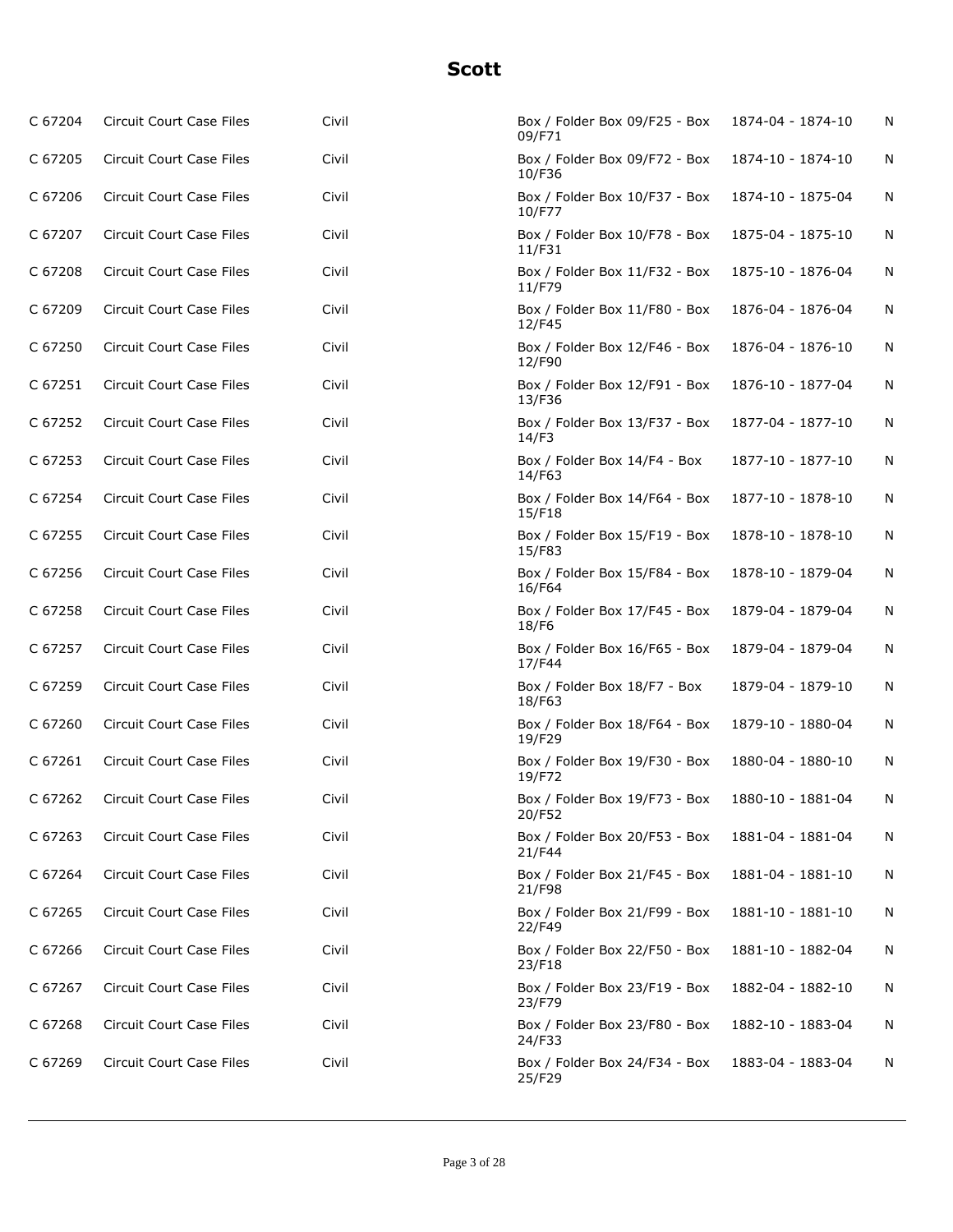| C 67270 | Circuit Court Case Files        | Civil          | Box / Folder Box 25/F30 - Box<br>25/F74 | 1883-04 - 1883-10 | N |
|---------|---------------------------------|----------------|-----------------------------------------|-------------------|---|
| C 67271 | <b>Circuit Court Case Files</b> | Civil          | Box / Folder Box 25/F75 - Box<br>26/F46 | 1883-10 - 1884-04 | N |
| C 67272 | Circuit Court Case Files        | Civil          | Box / Folder Box 26/F47 - Box<br>27/F23 | 1884-04 - 1884-04 | N |
| C 67273 | Circuit Court Case Files        | Civil          | Box / Folder Box 27/F24 - Box<br>27/F77 | 1884-10 - 1884-10 | N |
| C 65240 | Circuit Court Case Files        | Civil          | Box / Folder Box 28/F1 - Box<br>28/F38  | 1885-04 - 1885-04 | N |
| C 65241 | <b>Circuit Court Case Files</b> | Civil          | Box / Folder Box 28/F39 - Box<br>29/F42 | 1885-04 - 1885-04 | N |
| C 65242 | Circuit Court Case Files        | Civil          | Box / Folder Box 29/F43 - Box<br>29/F89 | 1885-04 - 1885-10 | N |
| C 65243 | Circuit Court Case Files        | Civil          | Box / Folder Box 29/F90 - Box<br>30/F45 | 1885-10 - 1886-04 | N |
| C 65244 | Circuit Court Case Files        | Civil          | Box / Folder Box 30/F46 - Box<br>31/F6  | 1886-04 - 1886-10 | N |
| C 65245 | Circuit Court Case Files        | Civil          | Box / Folder Box 31/F7 - Box<br>31/F63  | 1886-10 - 1887-04 | N |
| C 37191 | Circuit Court Case Files        | Criminal       | Case Numbers 1300 - 1704                | 1887 - 1895       | N |
| C 65246 | Circuit Court Case Files        | Civil          | Box / Folder Box 31/F64 - Box<br>32/F48 | 1887-04 - 1887-10 | N |
| C 65247 | <b>Circuit Court Case Files</b> | Civil          | Box / Folder Box 32/F49 - Box<br>33/F5  | 1887-10 - 1888-04 | N |
| C 65248 | Circuit Court Case Files        | Civil          | Box / Folder Box 33/F6 - Box<br>33/F57  | 1888-04 - 1889-04 | N |
| C 65249 | Circuit Court Case Files        | Civil          | Box / Folder Box 33/F58 - Box<br>34/F25 | 1889-04 - 1889-10 | N |
| C 65250 | Circuit Court Case Files        | Civil          | Box / Folder Box 34/F26 - Box<br>34/F71 | 1889-10 - 1889-10 | N |
| C 36045 | <b>Circuit Court Minutes</b>    | Criminal       |                                         | 1874-04 - 1882-11 | N |
| C 36053 | <b>Circuit Court Minutes</b>    | Civil          |                                         | 1874-04 - 1882-12 | N |
| C 36053 | <b>Circuit Court Minutes</b>    | Civil          |                                         | 1883-04 - 1897-10 | N |
| C 36045 | <b>Circuit Court Minutes</b>    | Criminal       |                                         | 1883-04 - 1897-10 | Ν |
| C 36053 | <b>Circuit Court Minutes</b>    | Civil          |                                         | 1897-10 - 1905-06 | N |
| C 36045 | <b>Circuit Court Minutes</b>    | Criminal       |                                         | 1898-04 - 1905-04 | N |
| C 36054 | <b>Circuit Court Minutes</b>    | Civil          |                                         | 1905-07 - 1909-03 | N |
| C 36046 | <b>Circuit Court Minutes</b>    | Criminal       |                                         | 1905-07 - 1914-02 | N |
| C 36054 | <b>Circuit Court Minutes</b>    | Civil          |                                         | 1909-04 - 1912-05 | N |
| C 36046 | <b>Circuit Court Minutes</b>    | Criminal       |                                         | 1911-04 - 1913-11 | N |
| C 36035 | <b>Circuit Court Minutes</b>    | Civil/Criminal |                                         | 1914-03 - 1916-04 | N |
| C 36035 | <b>Circuit Court Minutes</b>    | Civil/Criminal |                                         | 1916-04 - 1919-03 | N |
| C 36036 | <b>Circuit Court Minutes</b>    | Civil/Criminal |                                         | 1919-03 - 1920-09 | N |
| C 36036 | <b>Circuit Court Minutes</b>    | Civil/Criminal |                                         | 1922-03 - 1923-08 | N |
| C 36036 | <b>Circuit Court Minutes</b>    | Civil/Criminal |                                         | 1923-08 - 1924-10 | N |
| C 36037 | <b>Circuit Court Minutes</b>    | Civil/Criminal |                                         | 1924-11 - 1925-12 | N |
| C 36037 | <b>Circuit Court Minutes</b>    | Civil/Criminal |                                         | 1925-12 - 1927-03 | N |
| C 36037 | <b>Circuit Court Minutes</b>    | Civil/Criminal |                                         | 1927-03 - 1928-03 | N |
|         |                                 |                |                                         |                   |   |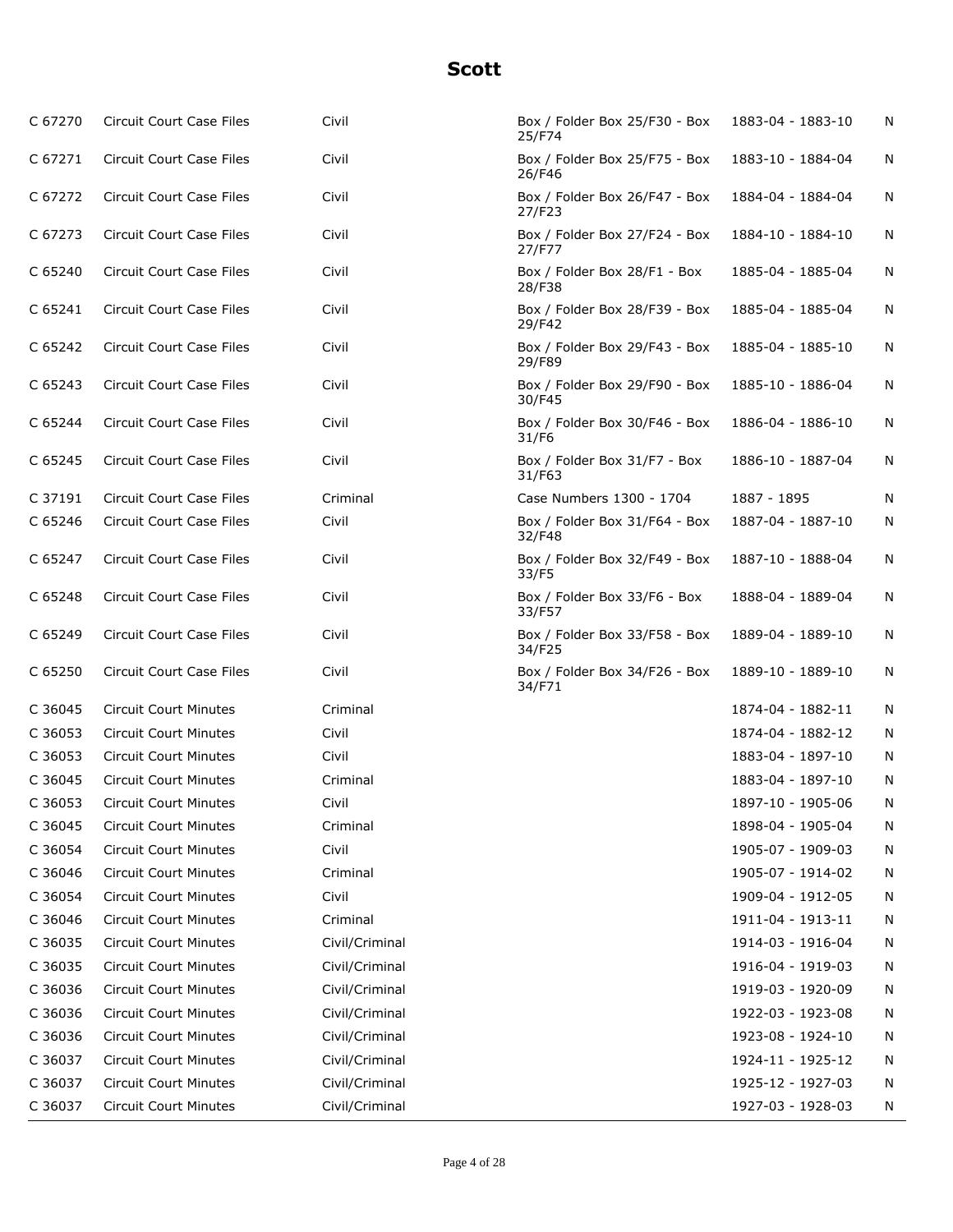| C 36038 | <b>Circuit Court Minutes</b> | Civil/Criminal        |                   | 1928-03 - 1929-03 | N |
|---------|------------------------------|-----------------------|-------------------|-------------------|---|
| C 36038 | <b>Circuit Court Minutes</b> | Civil/Criminal        |                   | 1929-03 - 1930-08 | N |
| C 36039 | <b>Circuit Court Minutes</b> | Civil/Criminal        |                   | 1930-08 - 1931-11 | N |
| C 36039 | <b>Circuit Court Minutes</b> | Civil/Criminal        |                   | 1931-11 - 1934-03 | N |
| C 36040 | <b>Circuit Court Minutes</b> | Civil/Criminal        |                   | 1934-03 - 1936-08 | N |
| C 36040 | <b>Circuit Court Minutes</b> | Civil/Criminal        | $1 - 519$         | 1937-12 - 1940-03 | N |
| C 36041 | <b>Circuit Court Minutes</b> | Civil/Criminal        | 520 - End         | 1937-12 - 1940-03 | N |
| C 36041 | <b>Circuit Court Minutes</b> | Civil/Criminal        |                   | 1940-03 - 1943-03 | N |
| C 36042 | <b>Circuit Court Minutes</b> | Civil/Criminal        |                   | 1943-03 - 1946-03 | N |
| C 36042 | <b>Circuit Court Minutes</b> | Civil/Criminal        |                   | 1946-03 - 1948-02 | N |
| C 36043 | <b>Circuit Court Minutes</b> | Civil/Criminal        |                   | 1948-02 - 1950-01 | N |
| C 36043 | <b>Circuit Court Minutes</b> | Civil/Criminal        |                   | 1950-01 - 1951-07 | N |
| C 36044 | <b>Circuit Court Minutes</b> | Civil/Criminal        |                   | 1951-07 - 1952-10 | N |
| C 36047 | <b>Circuit Court Minutes</b> | Criminal              |                   | 1952-07 - 1955-03 | N |
| C 36055 | <b>Circuit Court Minutes</b> | Civil                 |                   | 1952-10 - 1954-01 | N |
| C 36055 | <b>Circuit Court Minutes</b> | Civil                 |                   | 1954-01 - 1955-01 | N |
| C 36056 | <b>Circuit Court Minutes</b> | Civil                 |                   | 1955-01 - 1955-12 | N |
| C 36047 | <b>Circuit Court Minutes</b> | Criminal              |                   | 1955-03 - 1957-09 | N |
| C 36056 | <b>Circuit Court Minutes</b> | Civil                 |                   | 1955-12 - 1956-11 | N |
| C 36057 | <b>Circuit Court Minutes</b> | Civil                 |                   | 1956-11 - 1957-11 | N |
| C 36048 | <b>Circuit Court Minutes</b> | Criminal              |                   | 1957-09 - 1959-10 | N |
| C 36058 | <b>Circuit Court Minutes</b> | Civil                 |                   | 1957-11 - 1958-11 | N |
| C 36058 | <b>Circuit Court Minutes</b> | Civil                 |                   | 1958-11 - 1959-09 | N |
| C 36059 | <b>Circuit Court Minutes</b> | Civil                 |                   | 1959-09 - 1960-07 | N |
| C 36048 | <b>Circuit Court Minutes</b> | Criminal              |                   | 1959-11 - 1961-11 | N |
| C 36059 | <b>Circuit Court Minutes</b> | Civil                 | $1 - 407$         | 1960-07 - 1961-03 | N |
| C 36060 | <b>Circuit Court Minutes</b> | Civil                 | 408 - End         | 1960-07 - 1961-03 | N |
| C 36060 | <b>Circuit Court Minutes</b> | Civil                 |                   | 1961-03 - 1961-12 | N |
| C 36049 | <b>Circuit Court Minutes</b> | Criminal              |                   | 1961-11 - 1963-09 | N |
| C 36061 | <b>Circuit Court Minutes</b> | Civil                 |                   | 1961-12 - 1962-09 | N |
| C 36061 | <b>Circuit Court Minutes</b> | Civil                 | $1 - 523$         | 1962-09 - 1963-05 | N |
| C 36062 | <b>Circuit Court Minutes</b> | Civil                 | 524 - End         | 1962-09 - 1963-05 | N |
| C 36062 | <b>Circuit Court Minutes</b> | Civil                 |                   | 1963-05 - 1964-01 | N |
| C 36050 | <b>Circuit Court Minutes</b> | Criminal              |                   | 1963-09 - 1965-04 | N |
| C 36063 | <b>Circuit Court Minutes</b> | Civil                 |                   | 1964-01 - 1964-10 | N |
| C 36064 | <b>Circuit Court Minutes</b> | Civil                 |                   | 1964-10 - 1965-05 | N |
| C 36051 | <b>Circuit Court Minutes</b> | Criminal              |                   | 1972-04 - 1974-06 | N |
| C 36052 | <b>Circuit Court Minutes</b> | Criminal              |                   | 1974-06 - 1975-12 | N |
| C 36065 | Circuit Court Minutes        | Civil                 |                   | 1975-01 - 1975-10 | N |
| C 36065 | <b>Circuit Court Minutes</b> | Civil                 |                   | 1975-10 - 1976-03 | N |
| C 6419  | Circuit Court Record Index   | Defendant - Plaintiff | Vol. 04 - Vol. 07 | 1842 - 1868       |   |
| C 6419  | Circuit Court Record Index   | Plaintiff - Defendant | Vol. 04 - Vol. 09 | 1842 - 1875       |   |
| C 6419  | Circuit Court Record Index   | Defendant - Plaintiff | Vol. 08 - Vol. 17 | 1868 - 1903       |   |
|         |                              |                       |                   |                   |   |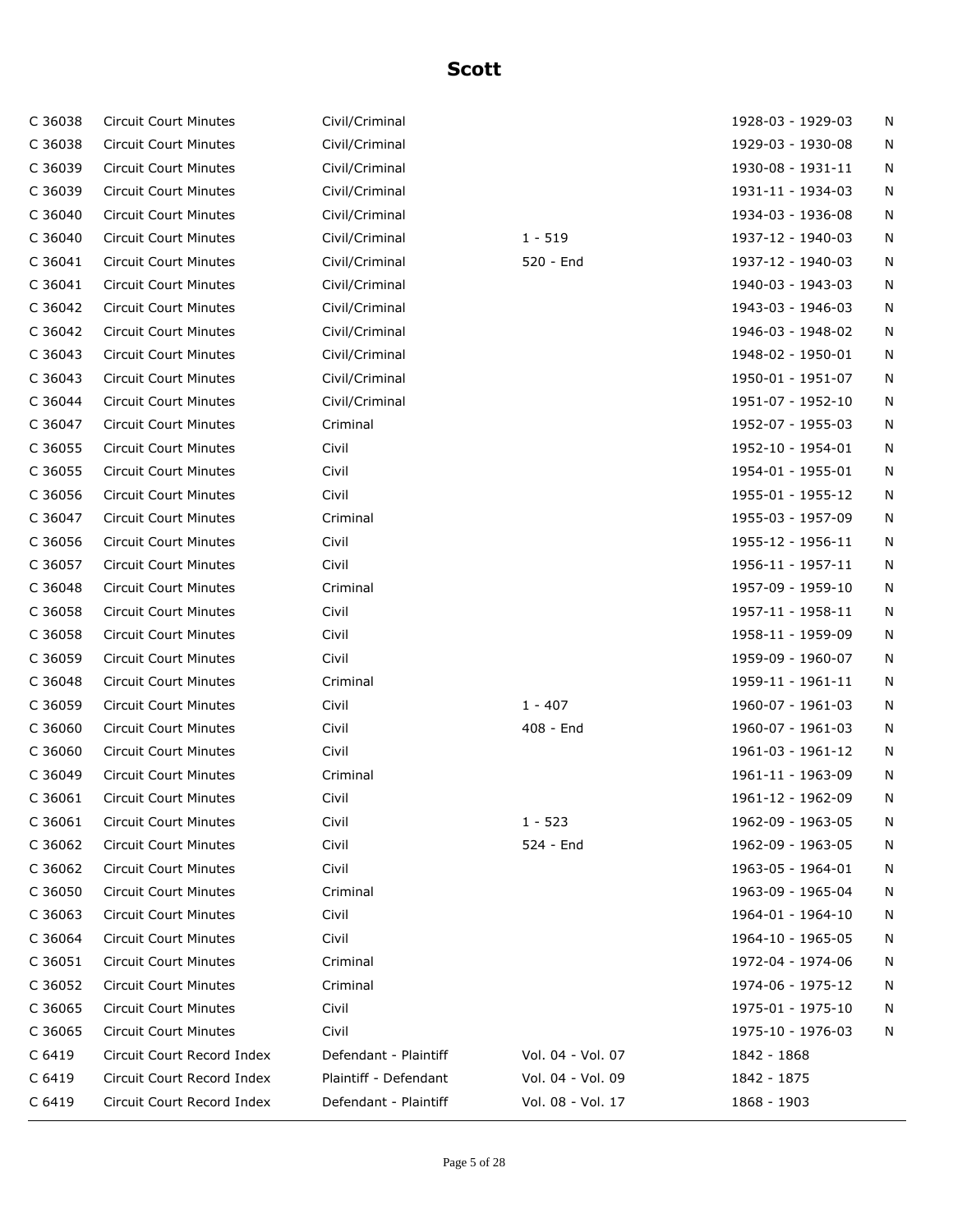| C 6419  | Circuit Court Record Index   | Plaintiff - Defendant          |    | Vol. 10 - Vol. 17 | 1875 - 1903 |              |
|---------|------------------------------|--------------------------------|----|-------------------|-------------|--------------|
| C 17673 | Circuit Court Record Index   | Civil<br>(Plaintiff/Defendant) | 09 |                   | 1897 - 1922 |              |
| C 17673 | Circuit Court Record Index   | Civil<br>(Plaintiff/Defendant) | 10 |                   | 1922 - 1939 |              |
| C 17673 | Circuit Court Record Index   | Civil<br>(Plaintiff/Defendant) | 11 |                   | 1939 - 1995 |              |
| C 6420  | Circuit Court Records        |                                | 13 |                   | 1822 - 1897 | Y            |
| C 6421  | Circuit Court Records        |                                | 04 |                   | 1842 - 1850 | C            |
| C 6421  | <b>Circuit Court Records</b> |                                | 05 |                   | 1850 - 1859 | C            |
| C 6422  | Circuit Court Records        |                                | 07 |                   | 1863 - 1868 | C            |
| C 6422  | Circuit Court Records        |                                | 08 |                   | 1868 - 1871 | C            |
| C 6423  | Circuit Court Records        |                                | 09 |                   | 1871 - 1875 | C            |
| C 6423  | Circuit Court Records        |                                | 10 |                   | 1875 - 1878 | C            |
| C 6424  | Circuit Court Records        |                                | 11 |                   | 1878 - 1881 | C            |
| C 6424  | Circuit Court Records        |                                | 12 |                   | 1881 - 1883 | C            |
| C 6425  | Circuit Court Records        |                                | 13 |                   | 1882 - 1933 | C            |
| C 6425  | Circuit Court Records        |                                | 14 |                   | 1883 - 1887 | C            |
| C 17691 | Circuit Court Records        |                                | 15 |                   | 1887 - 1893 | C            |
| C 17691 | Circuit Court Records        |                                | 16 |                   | 1893 - 1897 | C            |
| C 17692 | Circuit Court Records        |                                | 17 |                   | 1897 - 1903 | C            |
| C 17674 | Circuit Court Records        |                                | 18 |                   | 1903 - 1907 | C            |
| C 17674 | Circuit Court Records        |                                | 19 |                   | 1907 - 1918 | C            |
| C 17674 | Circuit Court Records        |                                | 20 | Pages 1 - 289     | 1910 - 1911 | C            |
| C 17675 | Circuit Court Records        |                                | 20 | Pages 290 - End   | 1911 - 1912 | C            |
| C 17675 | Circuit Court Records        |                                | 21 |                   | 1912 - 1915 | C            |
| C 17675 | Circuit Court Records        |                                | 22 |                   | 1915 - 1918 | C            |
| C 17676 | Circuit Court Records        |                                | 23 |                   | 1918 - 1920 | C            |
| C 17676 | Circuit Court Records        |                                | 24 |                   | 1920 - 1922 | C            |
| C 17677 | Circuit Court Records        |                                | 25 |                   | 1922 - 1924 | C            |
| C 17677 | Circuit Court Records        |                                | 26 |                   | 1924 - 1926 | $\mathsf{C}$ |
| C 17678 | Circuit Court Records        |                                | 27 | Pages 204 - End   | 1927 - 1929 | $\mathsf{C}$ |
| C 17677 | <b>Circuit Court Records</b> |                                | 27 | Pages 1 - 203     | 1927 - 1929 | C            |
| C 17678 | Circuit Court Records        |                                | 28 |                   | 1928 - 1930 | C            |
| C 17679 | Circuit Court Records        |                                | 29 | Pages 422 - End   | 1930 - 1931 | C            |
| C 17678 | Circuit Court Records        |                                | 29 | Pages 1 - 441     | 1930 - 1931 | $\mathsf{C}$ |
| C 17679 | Circuit Court Records        |                                | 30 |                   | 1931 - 1933 | C            |
| C 17679 | Circuit Court Records        |                                | 31 |                   | 1931 - 1935 | C            |
| C 17688 | Circuit Court Records        |                                | 32 |                   | 1935 - 1937 | $\mathsf{C}$ |
| C 17688 | Circuit Court Records        |                                | 33 |                   | 1937 - 1939 | $\mathsf{C}$ |
| C 17689 | Circuit Court Records        |                                | 34 | Pages 350 - End   | 1939 - 1941 | C            |
| C 17688 | Circuit Court Records        |                                | 34 | Pages 1 - 349     | 1939 - 1941 | C            |
| C 17689 | Circuit Court Records        |                                | 35 |                   | 1942 - 1945 | C            |
| C 17689 | Circuit Court Records        |                                | 36 |                   | 1945 - 1947 | C            |
|         |                              |                                |    |                   |             |              |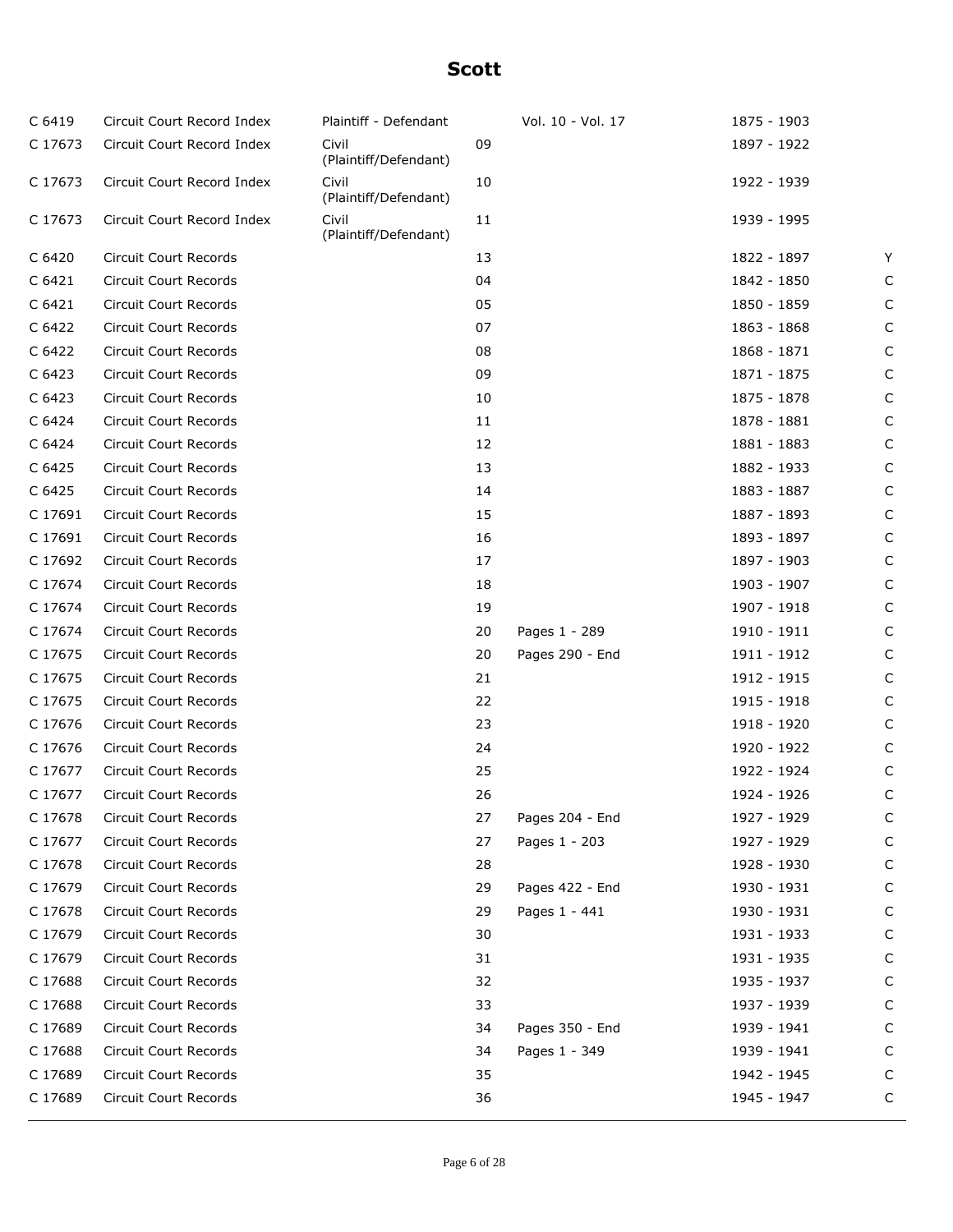| C 17690 | Circuit Court Records       |        | 37 |                 | 1947 - 1950       | $\mathsf C$ |
|---------|-----------------------------|--------|----|-----------------|-------------------|-------------|
| C 17690 | Circuit Court Records       |        | 38 |                 | 1950 - 1951       | С           |
| C 17692 | Declaration of Intention    |        |    |                 | 1908 - 1928       | Υ           |
| C 17692 | Declaration of Intention    |        |    |                 | 1928 - 1932       | Ν           |
| C 36883 | Docket                      |        |    |                 | 1867-05 - 1869-01 | N           |
| C 36883 | Docket                      |        |    |                 | 1868-04 - 1872-04 | N           |
| C 36872 | Docket                      | Bar    |    |                 | 1871-04 - 1875-04 | N           |
| C 36883 | Docket                      |        |    |                 | 1872-10 - 1875-10 | N           |
| C 36872 | Docket                      | Bar    |    |                 | 1875-10 - 1879-04 | N           |
| C 36878 | Docket                      | Judges |    |                 | 1876-04 - 1879-04 | N           |
| C 36873 | Docket                      | Bar    |    |                 | 1879-10 - 1882-10 | N           |
| C 36884 | Docket                      |        |    |                 | 1879-10 - 1882-10 | N           |
| C 36873 | Docket                      | Bar    |    |                 | 1883-04 - 1887-04 | N           |
| C 36885 | Docket                      |        |    |                 | 1886-05 - 1912-04 | N           |
| C 36884 | Docket                      |        |    |                 | 1887-10 - 1892-10 | N           |
| C 36874 | Docket                      | Bar    |    |                 | 1887-10 - 1892-10 | N           |
| C 36874 | Docket                      | Bar    |    |                 | 1893-04 - 1896-10 | N           |
| C 36875 | Docket                      | Bar    |    |                 | 1903-10 - 1908-04 | N           |
| C 36878 | Docket                      | Judges |    |                 | 1903-10 - 1908-04 | N           |
| C 36879 | Docket                      | Judges |    | Pages 101 - End | 1908-10 - 1911-04 | N           |
| C 36875 | Docket                      | Bar    |    |                 | 1908-10 - 1911-04 | N           |
| C 36878 | Docket                      | Judges |    | Pages 1 - 100   | 1908-10 - 1911-04 | N           |
| C 36885 | Docket                      |        |    |                 | 1911-10 - 1914-04 | N           |
| C 36879 | Docket                      | Judges |    |                 | 1911-10 - 1914-04 | N           |
| C 36876 | Docket                      | Bar    |    |                 | 1911-10 - 1914-04 | N           |
| C 36886 | Docket                      |        |    |                 | 1912-05 - 1923-11 | N           |
| C 36876 | Docket                      | Bar    |    |                 | 1915-07 - 1917-03 | N           |
| C 36880 | Docket                      | Judges |    |                 | 1915-07 - 1917-03 | N           |
| C 36880 | Docket                      | Judges |    |                 | 1917-03 - 1920-11 | N           |
| C 36877 | Docket                      | Bar    |    |                 | 1917-03 - 1920-11 | N           |
| C 36881 | Docket                      | Judges |    |                 | 1920-11 - 1923-08 | N           |
| C 36877 | Docket                      | Bar    |    |                 | 1920-11 - 1925-11 | N           |
| C 36882 | Docket                      | Judges |    |                 | 1930-11 - 1933-01 | N           |
| C 36882 | Docket                      | Judges |    |                 | 1941-03 - 1943-11 | N           |
| C 36889 | <b>Mechanics Liens</b>      |        |    |                 | 1868-11 - 1940-04 | N           |
| C 36889 | <b>Mechanics Liens</b>      |        |    |                 | 1940-09 - 1986-04 | N           |
| C 17692 | Naturalizations Index Cards |        |    |                 | 1917 - 1925       | N           |
| C 36892 | Parole Records              |        | 01 |                 | 1950-03 - 1959-12 | Υ           |
| C 36892 | Parole Records              |        | 02 |                 | 1960-01 - 1966-01 | Y           |
| C 36893 | Parole Records              |        | 03 |                 | 1966-02 - 1972-06 | Υ           |
| C 36893 | Parole Records              |        | 04 |                 | 1972-09 - 1975-08 | Y           |
| C 36887 | Pleadings Filed             |        |    |                 | 1871-04 - 1890-10 | N           |
| C 36887 | Pleadings Filed             |        |    |                 | 1890-10 - 1912-11 | N           |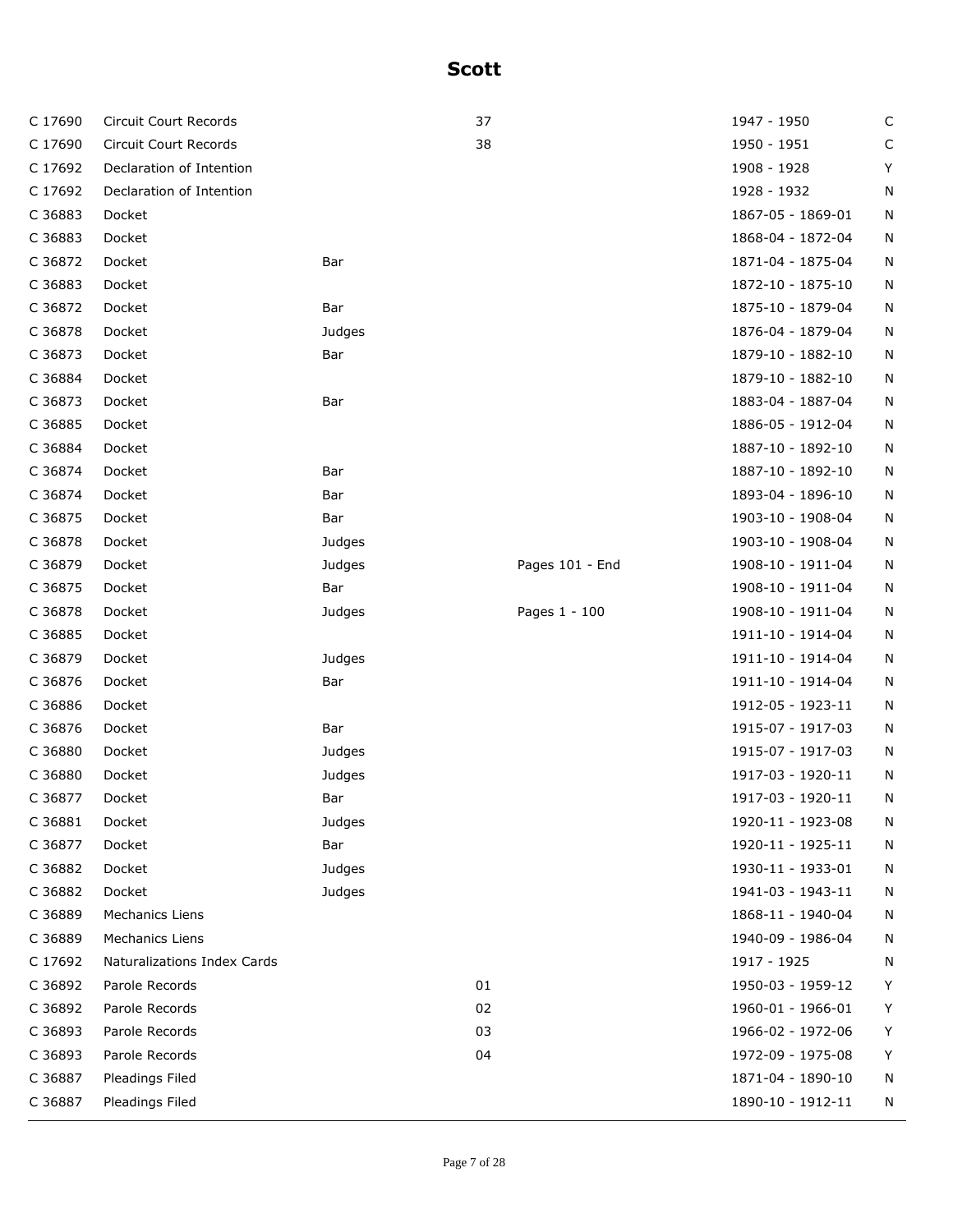C 36888 Pleadings Filed 2012 2020 N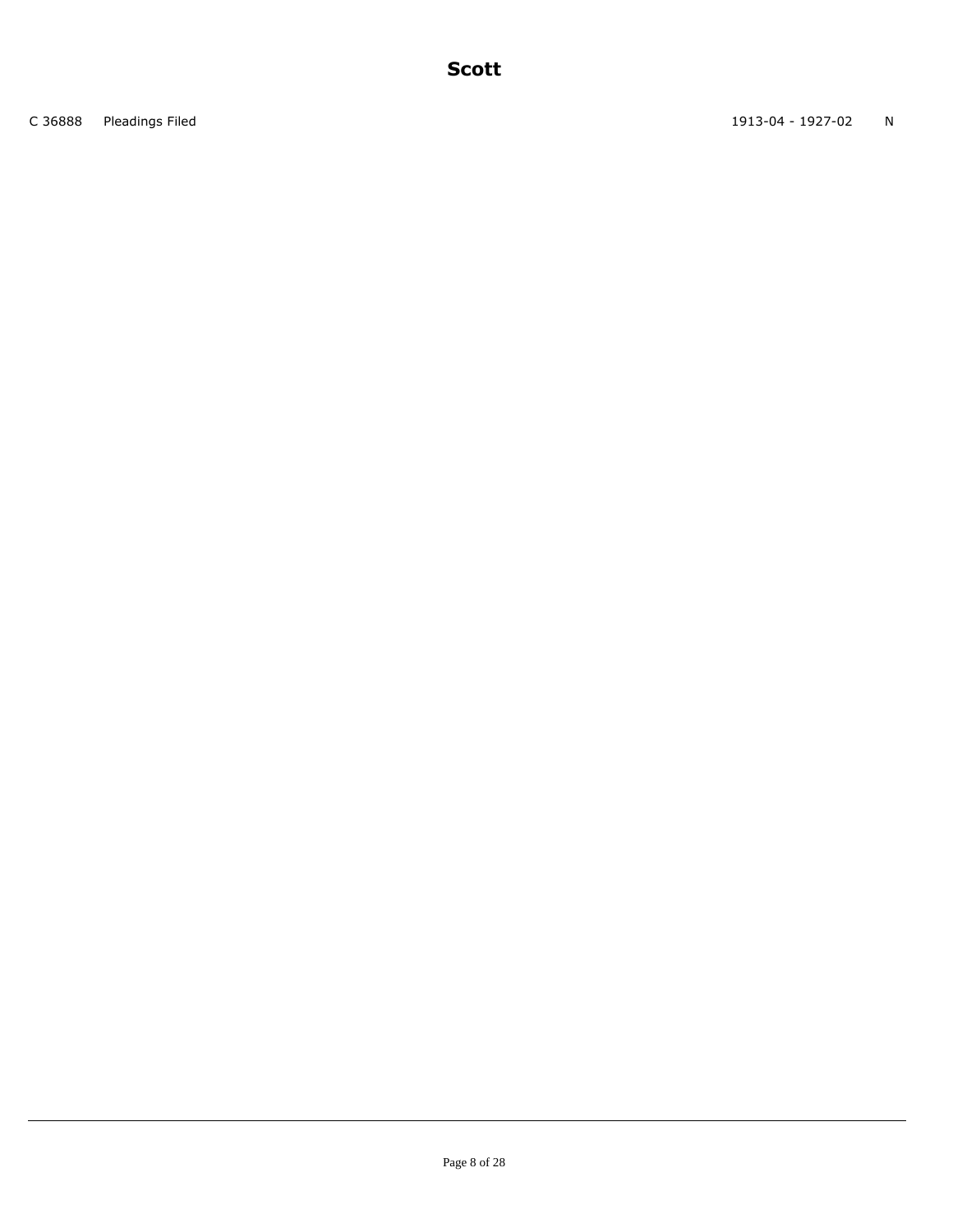### **Collector**

| Reel<br><b>Number</b> | <b>Title</b>       | <b>Subtitle</b>                         | Vol | <b>Scope and Content</b> | Date        | <b>Indexed</b> |
|-----------------------|--------------------|-----------------------------------------|-----|--------------------------|-------------|----------------|
| C 65900               | Lands Redeemed     |                                         |     |                          | 1875 - 1878 | N              |
| C 65891               | Record of Sales    | Lands and Lots                          |     |                          | 1865 - 1872 | N              |
| C 65891               | Register           | Land                                    |     |                          | 1867 - 1867 | N              |
| C 65892               | <b>Stray Lists</b> |                                         |     |                          | 1880 - 1881 | N              |
| C 65897               | Taxes              | Land and Slaves                         |     |                          | 1860 - 1862 | N              |
| C 65898               | Taxes              | Land                                    |     |                          | 1864 - 1865 | N              |
| C 65899               | Taxes              | Land                                    |     | Pages 33 - End           | 1864 - 1866 | N              |
| C 65898               | Taxes              | Land                                    |     | Pages 1 - 32             | 1864 - 1866 | N              |
| C 65897               | Taxes              | Land/Back/Consolidate<br>d              |     |                          | 1865 - 1875 | N              |
| C 65898               | Taxes              | Land                                    |     |                          | 1869 - 1869 | N              |
| C 65900               | Taxes              | Personal Property                       |     |                          | 1870 - 1870 | N              |
| C 65898               | Taxes              | Land                                    |     |                          | 1870 - 1870 | N              |
| C 65899               | Taxes              | Land                                    |     |                          | 1870 - 1870 | N              |
| C 65898               | Taxes              | Land/Delinquent List                    |     |                          | 1870 - 1870 | N              |
| C 65898               | Taxes              | Land/Delinquent List                    |     |                          | 1871 - 1871 | N              |
| C 65899               | Taxes              | Land                                    |     |                          | 1871 - 1871 | N              |
| C 65900               | Taxes              | Personal Property                       |     |                          | 1871 - 1871 | N              |
| C 65900               | Taxes              | Personal Property                       |     |                          | 1872 - 1872 | N              |
| C 65898               | Taxes              | Land/Delinquent List                    |     |                          | 1873 - 1873 | N              |
| C 65900               | Taxes              | Personal Property                       |     |                          | 1873 - 1873 | N              |
| C 65899               | Taxes              | Land                                    |     |                          | 1873 - 1873 | N              |
| C 65897               | Taxes              | Forfeited List/Certified<br>Copy        |     |                          | 1873 - 1875 | N              |
| C 65898               | Taxes              | Land/Delinquent List                    |     |                          | 1874 - 1874 | N              |
| C 65899               | Taxes              | Land                                    |     |                          | 1874 - 1874 | N              |
| C 65897               | Taxes              | Land/Delinquent/Certifi<br>ed           |     |                          | 1874 - 1874 | N              |
| C 65900               | Taxes              | Personal Property                       |     |                          | 1874 - 1874 | N              |
| C 65900               | Taxes              | Personal<br>Property/Delinquent<br>List |     |                          | 1875 - 1875 | N              |
| C 65900               | Taxes              | Personal Property                       |     |                          | 1875 - 1875 | N              |
| C 65899               | Taxes              | Land                                    |     |                          | 1875 - 1875 | N              |
| C 65897               | Taxes              | Forfeited List/Certified<br>Copy        |     |                          | 1875 - 1875 | Ν              |
| C 65898               | Taxes              | Land/Delinguent List                    |     |                          | 1875 - 1875 | Ν              |
| C 65897               | Taxes              | Forfeited List                          |     |                          | 1875 - 1875 | N              |
| C 65897               | Taxes              | Land/Delinquent/Certifi<br>ed           |     |                          | 1875 - 1875 | N              |
| C 65899               | Taxes              | Land                                    |     |                          | 1876 - 1876 | Ν              |
| C 65898               | Taxes              | Land/Delinquent List                    |     |                          | 1876 - 1876 | Ν              |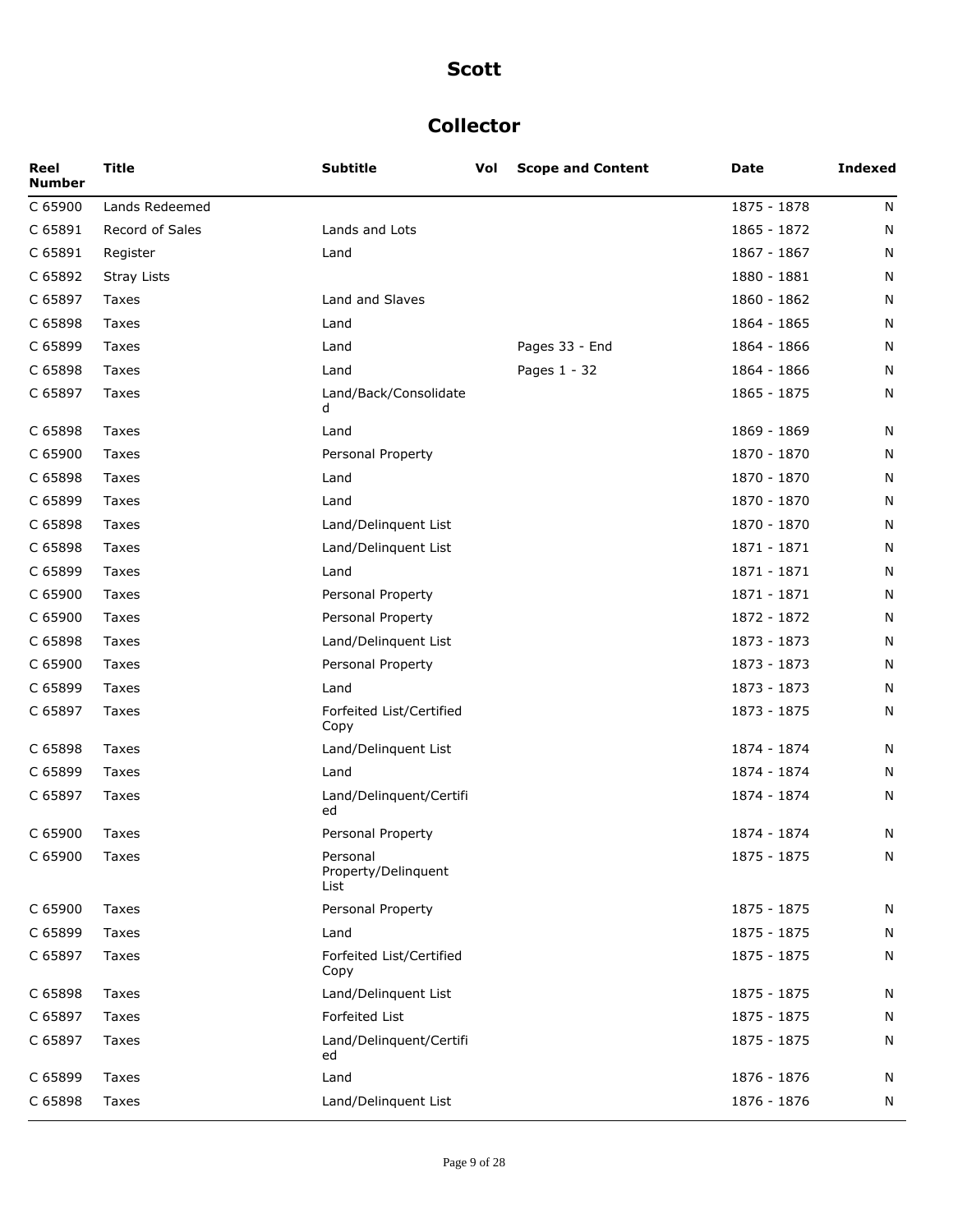| C 65898 | Taxes | Land/Delinquent List            |                | 1876 - 1876 | N |
|---------|-------|---------------------------------|----------------|-------------|---|
| C 65897 | Taxes | Land/Delinquent/Certifi<br>ed   |                | 1876 - 1876 | N |
| C 65897 | Taxes | Forfeited List                  |                | 1876 - 1876 | N |
| C 65900 | Taxes | Personal Property               |                | 1876 - 1876 | N |
| C 65900 | Taxes | Personal Property               |                | 1877 - 1877 | N |
| C 65900 | Taxes | Land                            | Pages 13 - End | 1877 - 1877 | N |
| C 65899 | Taxes | Land                            | Pages 1 - 12   | 1877 - 1877 | N |
| C 65897 | Taxes | Land/Delinquent/Certifi<br>ed   |                | 1877 - 1877 | N |
| C 65898 | Taxes | Land/Delinquent List            |                | 1877 - 1877 | N |
| C 65900 | Taxes | Personal Property               |                | 1878 - 1878 | N |
| C 65900 | Taxes | Land                            |                | 1878 - 1878 | N |
| C 65898 | Taxes | Land/Back                       | Pages 39 - End | 1878 - 1878 | N |
| C 65898 | Taxes | Land/Delinquent List            |                | 1878 - 1878 | N |
| C 65897 | Taxes | Land/Back                       | Pages 1 - 38   | 1878 - 1878 | N |
| C 65900 | Taxes | Personal Property               |                | 1879 - 1879 | N |
| C 65898 | Taxes | Land/Back                       |                | 1879 - 1879 | N |
| C 65891 | Taxes | Land                            |                | 1879 - 1879 | N |
| C 65898 | Taxes | Land/Delinquent List            |                | 1879 - 1879 | N |
| C 65891 | Taxes | Land/Delinquent                 |                | 1880 - 1880 | N |
| C 65891 | Taxes | Personal Property               |                | 1880 - 1880 | N |
| C 65892 | Taxes | Personal Property               |                | 1881 - 1881 | N |
| C 65901 | Taxes | Land/Back                       |                | 1881 - 1881 | N |
| C 65891 | Taxes | Land                            |                | 1881 - 1881 | N |
| C 65892 | Taxes | Land/Delinquent                 |                | 1882 - 1882 | N |
| C 65892 | Taxes | Personal Property               |                | 1882 - 1882 | N |
| C 65892 | Taxes | Land                            |                | 1882 - 1882 | N |
| C 65892 | Taxes | Personal Property               |                | 1883 - 1883 | N |
| C 65892 | Taxes | Land                            |                | 1883 - 1883 | N |
| C 65892 | Taxes | Land/Back                       |                | 1883 - 1883 | N |
| C 65892 | Taxes | Land/Delinguent                 |                | 1883 - 1883 | N |
| C 65892 | Taxes | Land/Back                       |                | 1884 - 1884 | N |
| C 65892 | Taxes | Land/Delinquent                 |                | 1884 - 1884 | N |
| C 65892 | Taxes | Land                            |                | 1884 - 1884 | N |
| C 65892 | Taxes | Personal Property               |                | 1884 - 1884 | N |
| C 65892 | Taxes | Land/Delinguent                 |                | 1885 - 1885 | N |
| C 65893 | Taxes | Land                            |                | 1885 - 1885 | N |
| C 65892 | Taxes | Land/Back                       |                | 1885 - 1885 | N |
| C 65893 | Taxes | Personal Property               |                | 1885 - 1885 | N |
| C 65893 | Taxes | Personal<br>Property/Delinquent |                | 1885 - 1885 | N |
| C 65893 | Taxes | Land and Personal<br>Property   |                | 1886 - 1886 | N |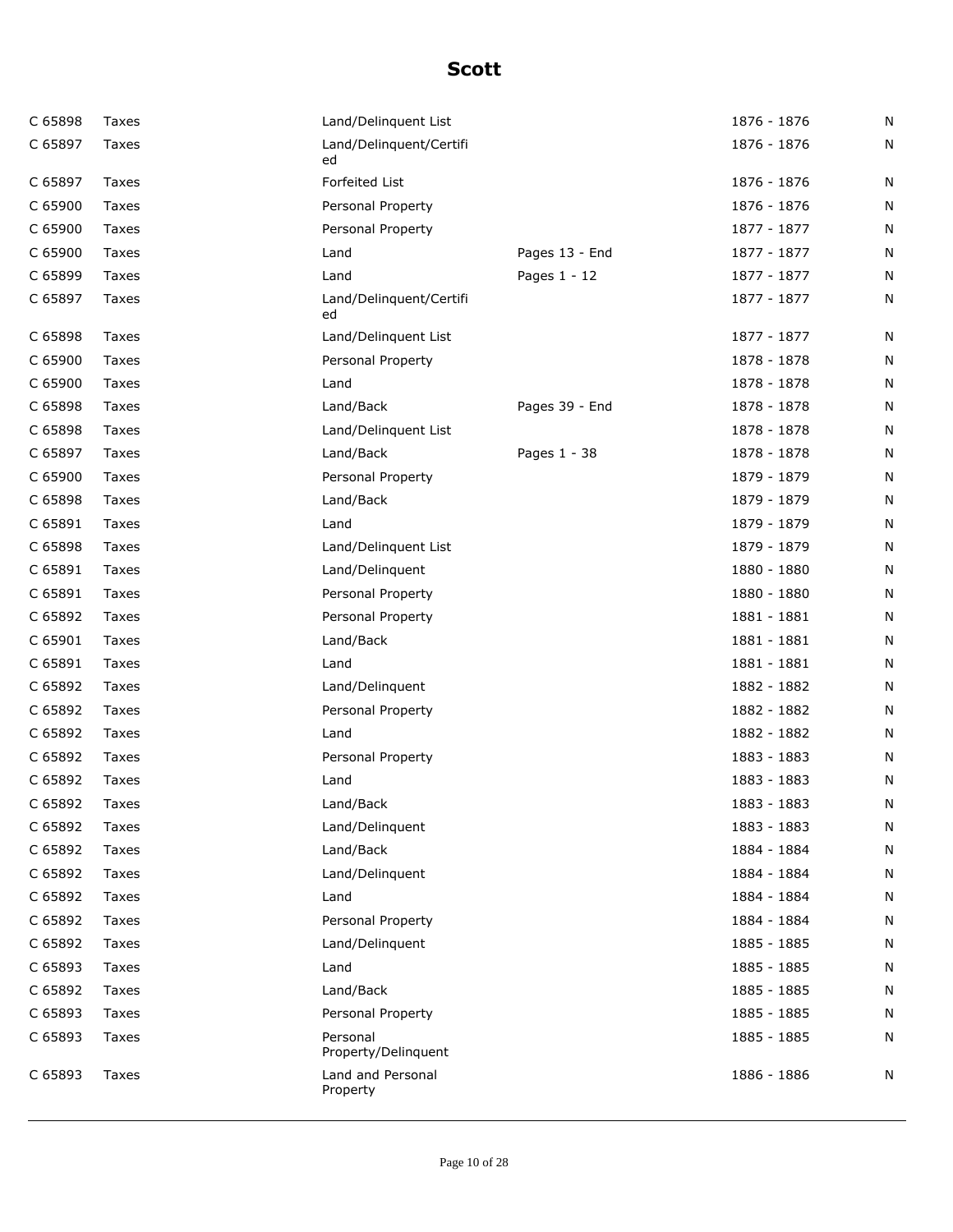| C 65893 | Taxes | Land/Delinquent                                 | 1886 - 1886 | N |
|---------|-------|-------------------------------------------------|-------------|---|
| C 65893 | Taxes | <b>Back</b>                                     | 1886 - 1888 | N |
| C 65893 | Taxes | Personal Property                               | 1887 - 1887 | N |
| C 65893 | Taxes | Land                                            | 1887 - 1887 | N |
| C 65893 | Taxes | Personal Property                               | 1888 - 1888 | N |
| C 65893 | Taxes | Personal<br>Property/Delinquent                 | 1888 - 1888 | N |
| C 65893 | Taxes | Land                                            | 1888 - 1888 | N |
| C 65901 | Taxes | Land/Back                                       | 1888 - 1889 | N |
| C 65894 | Taxes | Personal Property                               | 1889 - 1889 | N |
| C 65901 | Taxes | Personal<br>Property/Delinquent                 | 1889 - 1889 | N |
| C 65893 | Taxes | Land                                            | 1889 - 1889 | N |
| C 65894 | Taxes | Personal Property                               | 1890 - 1890 | N |
| C 65894 | Taxes | Land                                            | 1890 - 1890 | N |
| C 65894 | Taxes | Back                                            | 1890 - 1891 | N |
| C 65894 | Taxes | Land                                            | 1891 - 1891 | N |
| C 65894 | Taxes | Personal Property                               | 1891 - 1891 | N |
| C 65894 | Taxes | Land                                            | 1892 - 1892 | N |
| C 65894 | Taxes | Personal Property                               | 1892 - 1892 | N |
| C 65895 | Taxes | Personal Property                               | 1893 - 1893 | N |
| C 65894 | Taxes | Consolidated<br>Land/Back                       | 1893 - 1893 | N |
| C 65894 | Taxes | Land                                            | 1893 - 1893 | N |
| C 65895 | Taxes | Land                                            | 1894 - 1894 | N |
| C 65895 | Taxes | Personal Property                               | 1894 - 1894 | N |
| C 65895 | Taxes | Land/Delinquent                                 | 1894 - 1896 | N |
| C 65895 | Taxes | Land                                            | 1895 - 1895 | N |
| C 65895 | Taxes | Personal Property                               | 1895 - 1895 | N |
| C 65895 | Taxes | Consolidated<br>Land/Back - 1895,<br>1900, 1903 | 1895 - 1903 | N |
| C 65895 | Taxes | Land                                            | 1896 - 1896 | N |
| C 65895 | Taxes | Personal Property                               | 1896 - 1896 | N |
| C 65895 | Taxes | Land/Delinquent                                 | 1897 - 1897 | N |
| C 65895 | Taxes | Land                                            | 1897 - 1897 | N |
| C 65895 | Taxes | Personal Property                               | 1897 - 1897 | N |
| C 65896 | Taxes | Land                                            | 1898 - 1898 | N |
| C 65896 | Taxes | Personal Property                               | 1898 - 1898 | N |
| C 65896 | Taxes | Back - 1898-1900,<br>1903                       | 1898 - 1903 | N |
| C 65896 | Taxes | Personal Property                               | 1899 - 1899 | N |
| C 65896 | Taxes | Land                                            | 1899 - 1899 | N |
| C 65892 | Taxes | Ditch/Delinquent -<br>1906, 1912                | 1906 - 1912 | N |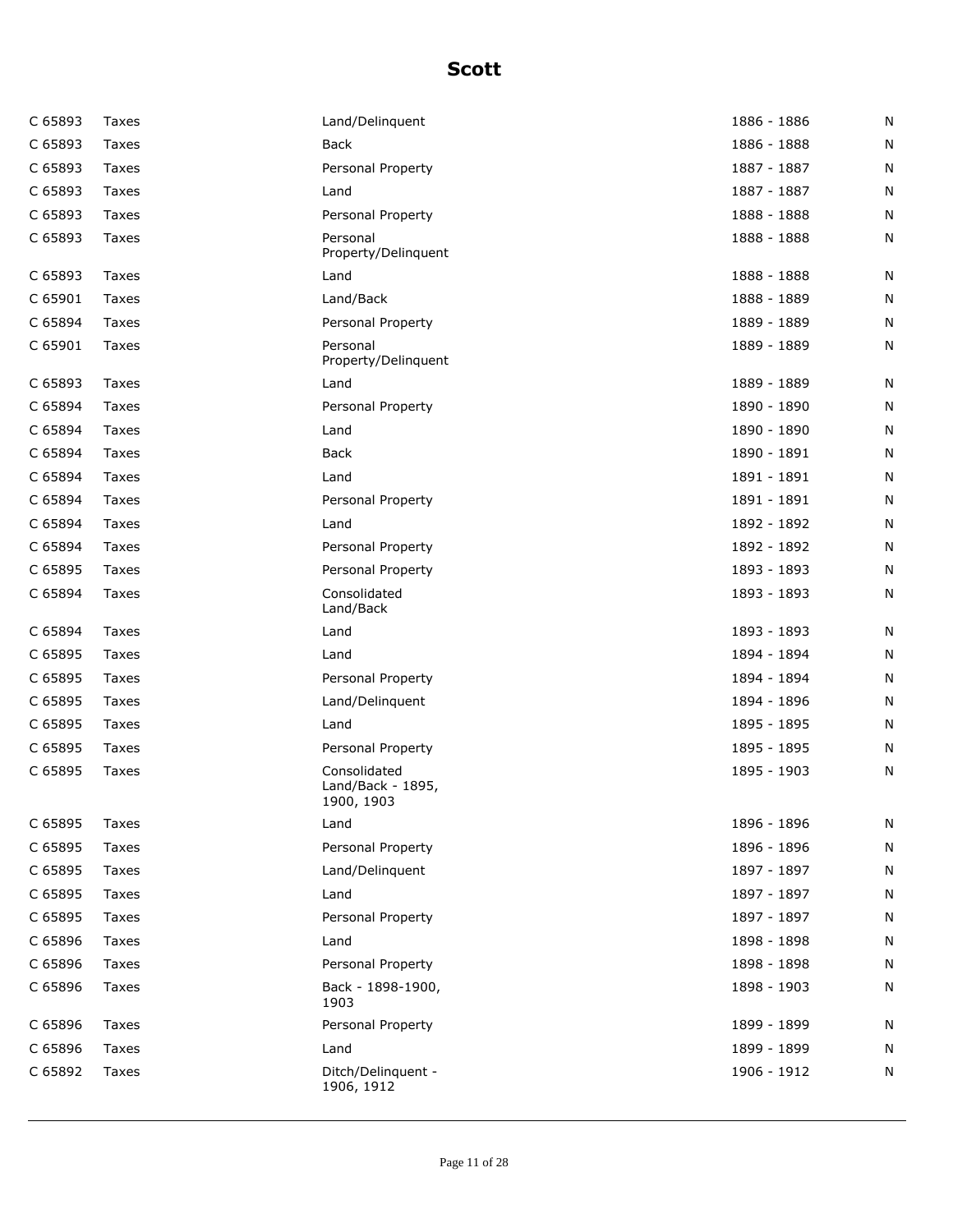#### **Coroner**

| Reel<br><b>Number</b> | Title            | Subtitle | Vol | <b>Scope and Content</b> | Date        | Indexed |
|-----------------------|------------------|----------|-----|--------------------------|-------------|---------|
| C 51605               | Coroner Inguests |          |     |                          | 1870 - 1918 |         |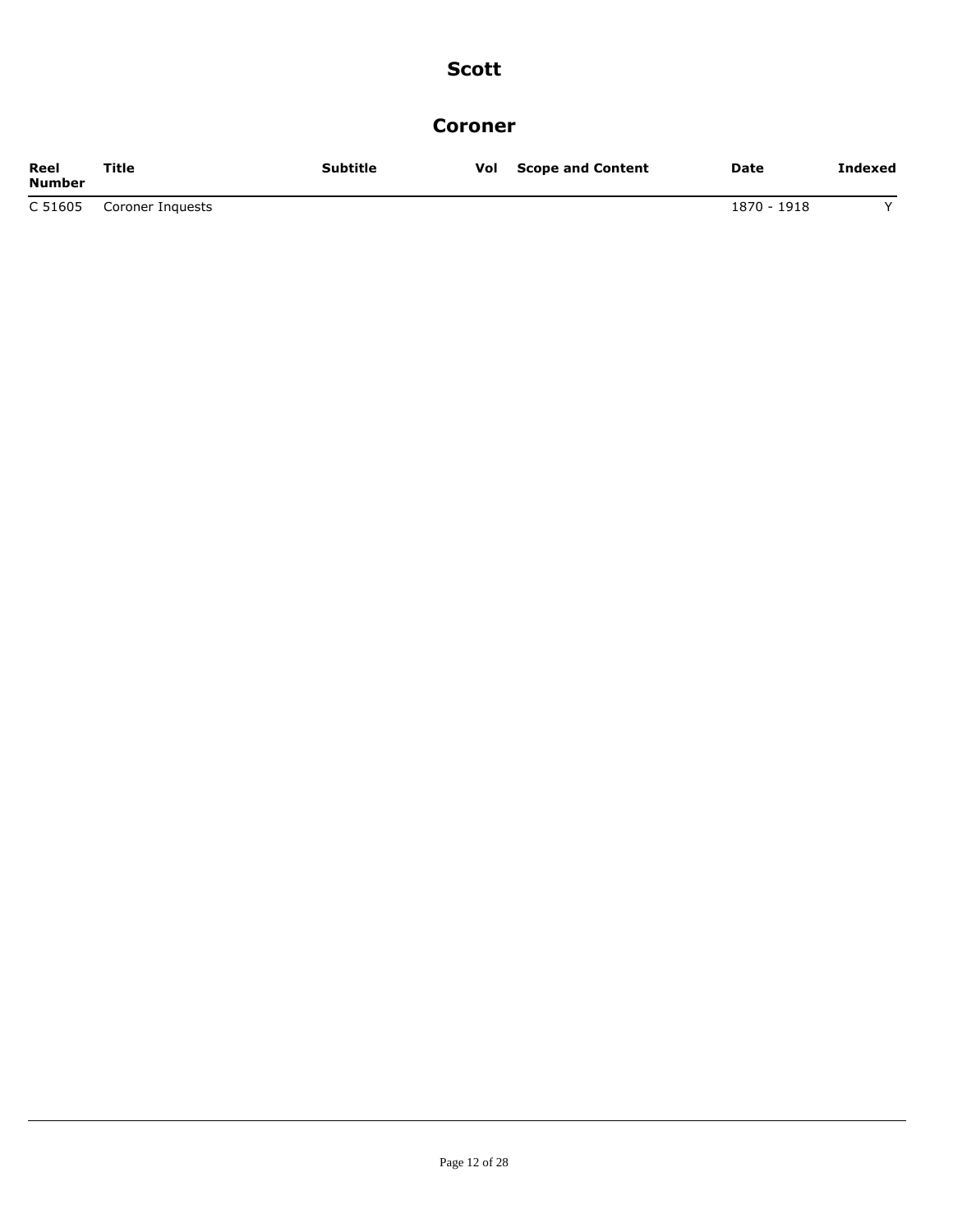# **Coroner / Medical Examiner**

| Reel<br>Number | Title            | Subtitle | Vol | <b>Scope and Content</b>                  | Date        | Indexed |
|----------------|------------------|----------|-----|-------------------------------------------|-------------|---------|
| C 47686        | Coroner Inguests |          |     | Surnames Salthouse, Je -<br>John/Jane Doe | 1912 - 1918 | N       |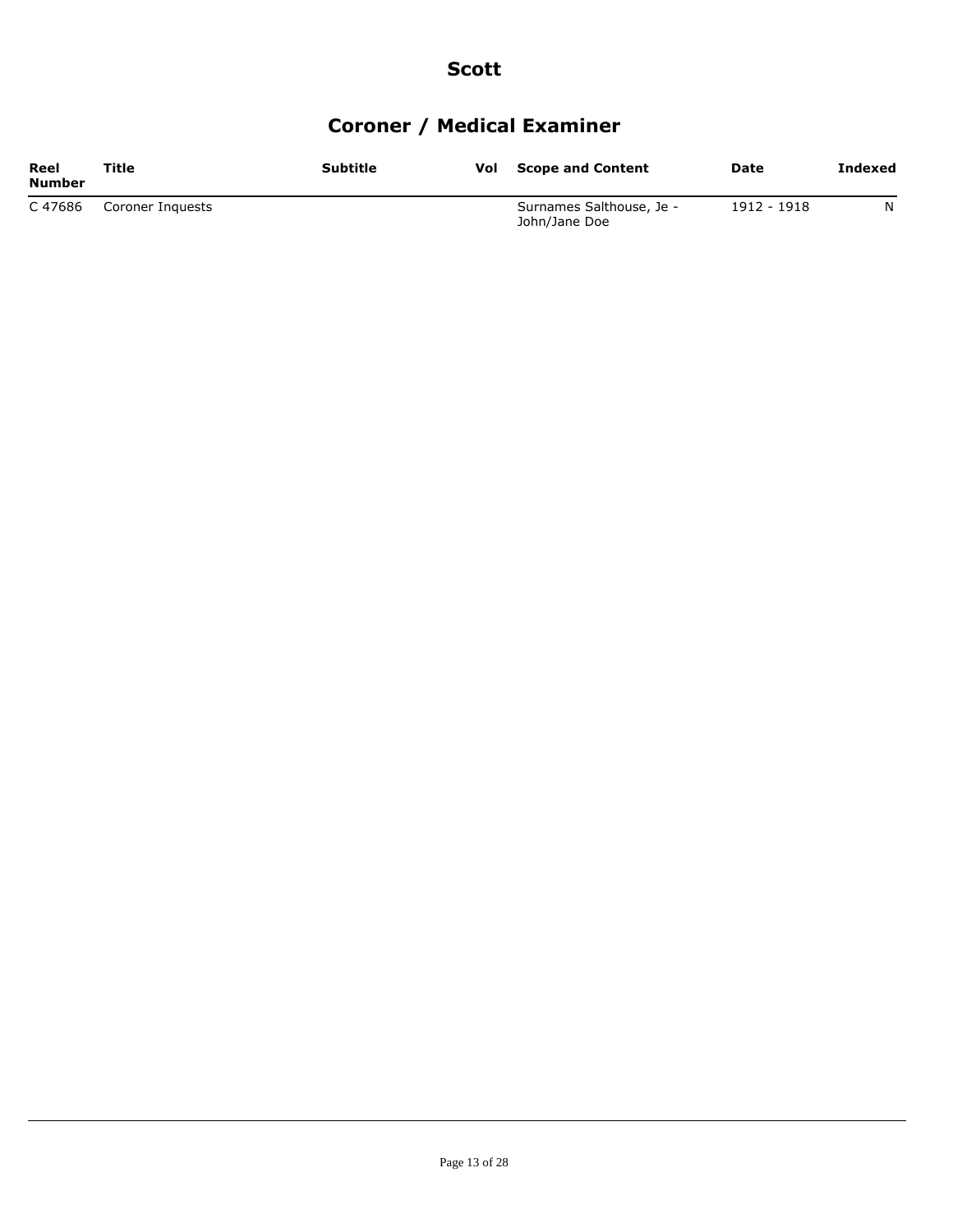### **County Assessor**

| Reel<br><b>Number</b> | Title       | <b>Subtitle</b>                      | <b>Vol</b> Scope and Content | Date        | Indexed |
|-----------------------|-------------|--------------------------------------|------------------------------|-------------|---------|
| C 65891               | Assessments | Real Estate and<br>Personal Property |                              | 1867 - 1867 | N       |
| C 65891               | Assessments | Real Estate                          |                              | 1868 - 1870 | N       |
| C 65891               | Assessments | Land                                 |                              | 1880 - 1880 | N.      |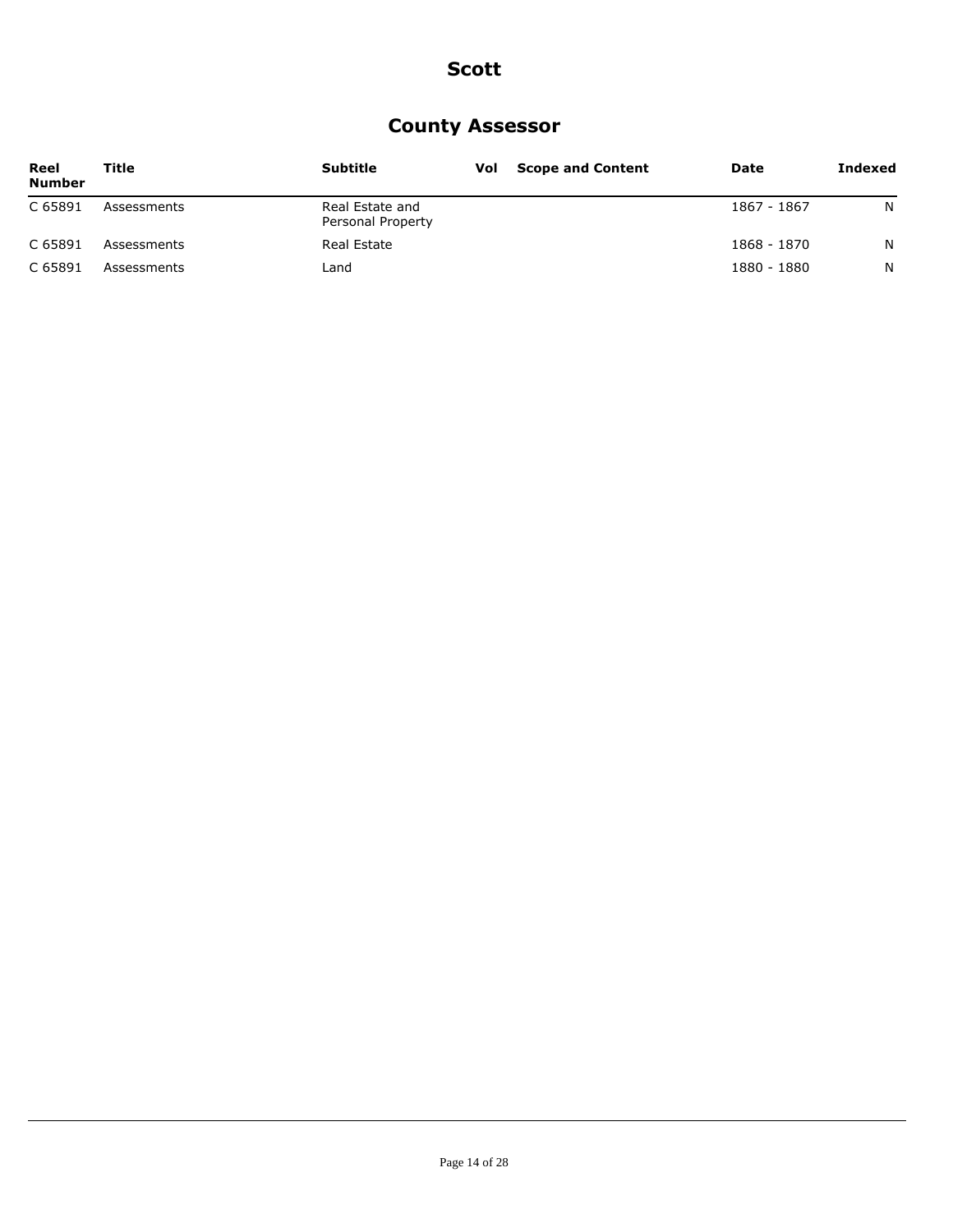## **County Clerk**

| Reel<br><b>Number</b> | Title                              | <b>Subtitle</b>                         | Vol          | <b>Scope and Content</b> | Date        | <b>Indexed</b> |
|-----------------------|------------------------------------|-----------------------------------------|--------------|--------------------------|-------------|----------------|
| C 12211               | Cemetery Records                   |                                         |              |                          | 1920 - 1946 | N              |
| C 12211               | County Jail & Poor Farm            | Inspections                             |              |                          | 1893 - 1924 | N              |
| C 8787                | County Jail Records                |                                         |              |                          | $0 - 0$     | N              |
| C 42518               | County Poor Farm Records           | Poor Farm Contracts                     |              |                          | 1915 - 1917 | N              |
| C 12211               | County Poor Farm Records           | Register Of Inmates                     |              |                          | 1917 - 1950 | N              |
| C 42518               | County Poor Farm Records           | Poor Farm Cemetery<br>Record            |              |                          | 1920 - 1946 | N              |
| C 42518               | County Poor Farm Records           | Death Certificate Stubs                 |              |                          | 1942 - 1947 | N              |
| C 12211               | <b>Enumeration Reports</b>         |                                         |              |                          | 1872 - 1874 | N              |
| C 65897               | Judgment Book                      |                                         |              |                          | 1876 - 1876 | N              |
| C 36981               | Little River Drainage District     | Correspondence/G<br>Hanford             |              |                          | 1908 - 1920 | Y              |
| C 36980               | Little River Drainage District     | Correspondence<br>Index/G Hanford       |              |                          | 1908 - 1920 |                |
| C 36980               | Little River Drainage District     | Correspondence/G<br>Hanford             |              |                          | 1912 - 1916 | Y              |
| C 36982               | Little River Drainage District     | Correspondence/J<br><b>Wesley Black</b> |              |                          | 1924 - 1925 | Y              |
| C 36982               | Little River Drainage District     | Correspondence<br>Index/J W Black       |              |                          | 1924 - 1925 |                |
| C 12211               | Miscellaneous Records              |                                         |              |                          | 1859 - 1872 | N              |
| C 6418                | Permanent Record of Births         |                                         | $\mathbf{1}$ |                          | 1883 - 1886 | N              |
| C 6418                | Permanent Record of Deaths         |                                         | 1            |                          | 1883 - 1886 | N              |
| C 12211               | Plat Maps of School Districts      |                                         |              |                          | 1896 - 1912 | N              |
| C 6418                | Register of Births And Stillbirths |                                         | $\mathbf{1}$ |                          | 1883 - 1886 | N              |
| C 6418                | Register of Deaths                 |                                         | $\mathbf{1}$ |                          | 1883 - 1886 | N              |
| C 60739               | <b>Special Census</b>              | Families of Civil War<br>Soldiers       |              |                          | 1861 - 1861 | E              |
| C 65897               | Special Execution Record           |                                         |              |                          | 1875 - 1875 | N              |
| C 60739               | <b>State Census</b>                |                                         |              |                          | 1876 - 1876 | Е              |
| C 12211               | Swampland Records                  |                                         |              |                          | 1859 - 1872 | N              |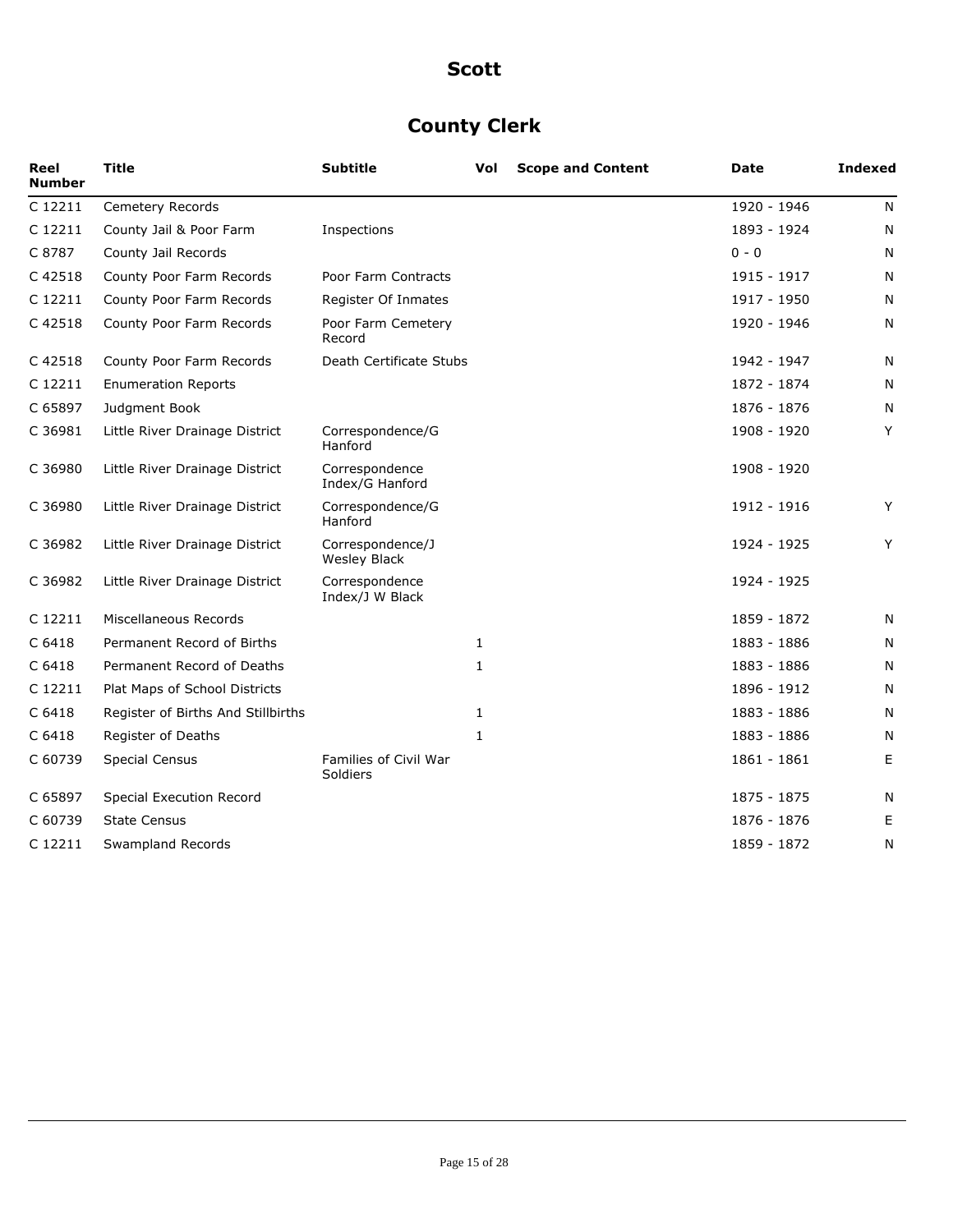### **Court of Common Pleas**

| Reel<br>Number | Title        | <b>Subtitle</b> | Vol | <b>Scope and Content</b> | Date        | Indexed |
|----------------|--------------|-----------------|-----|--------------------------|-------------|---------|
| C 6417         | Common Pleas |                 |     |                          | 1867 - 1869 |         |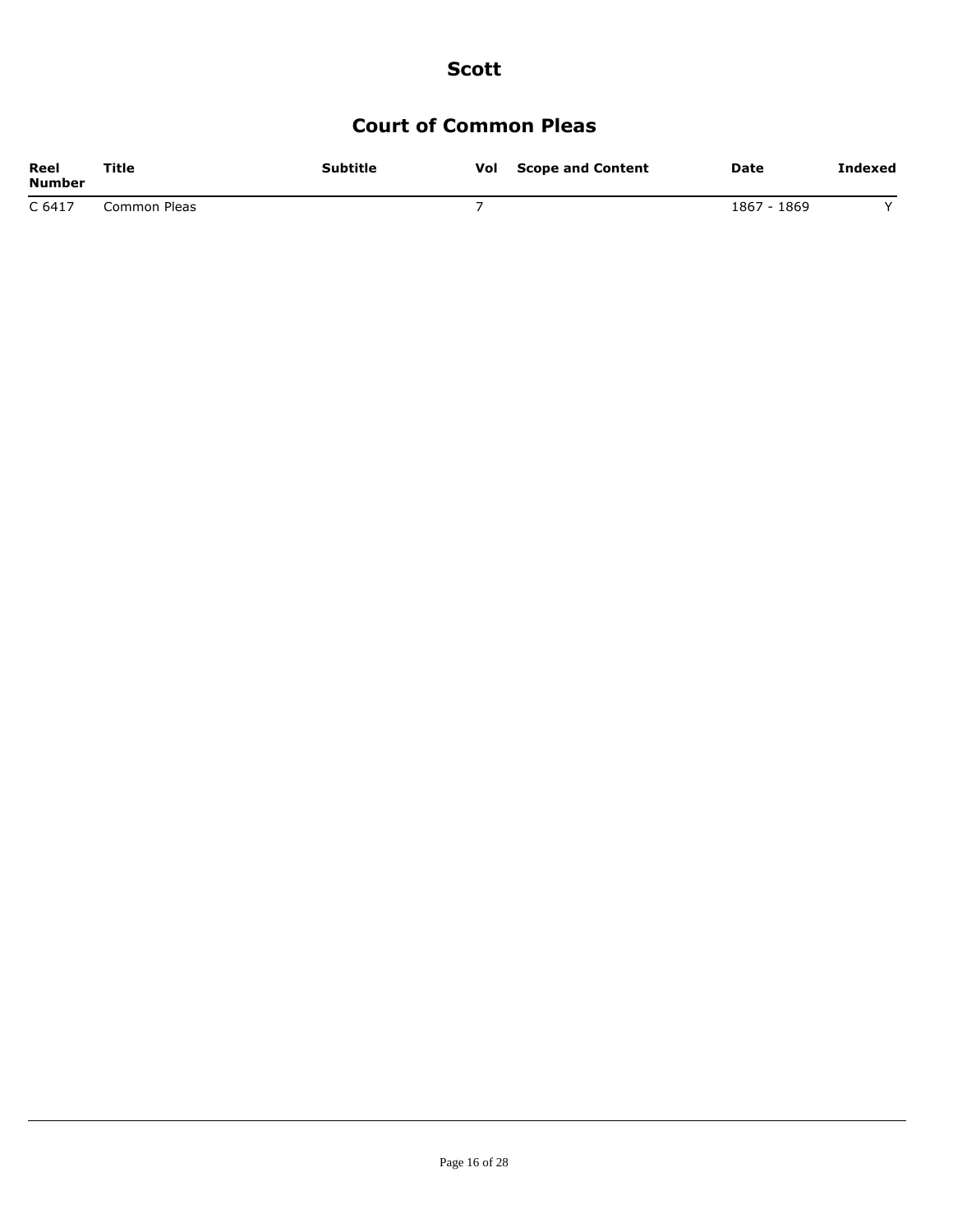### **Probate Court**

| Reel<br><b>Number</b> | Title                                      | <b>Subtitle</b>              | Vol | <b>Scope and Content</b>                  | Date              | <b>Indexed</b> |
|-----------------------|--------------------------------------------|------------------------------|-----|-------------------------------------------|-------------------|----------------|
| C 6441                | <b>Bonds</b>                               | Administrator &<br>Executor  | Н   |                                           | 1862 - 1933       | Y              |
| C 6438                | <b>Bonds</b>                               | Guardian & Curator           | A   |                                           | 1863 - 1924       | Y              |
| C 6438                | Bonds                                      | Guardian & Curator           | В   |                                           | 1876 - 1891       | Y              |
| C 57244               | Docket                                     |                              |     |                                           | 1887 - 1894       | N              |
| C 57244               | Docket                                     |                              |     |                                           | 1889 - 1912       | N              |
| C 57245               | Docket                                     |                              |     |                                           | 1901 - 1910       | N              |
| C 57245               | Docket                                     |                              |     |                                           | 1910 - 1913       | N              |
| C 57245               | Docket                                     |                              |     |                                           | 1927 - 1937       | N              |
| C 57245               | Docket                                     |                              |     |                                           | 1938 - 1948       | N              |
| C 6433                | Inventories, Appraisements &<br>Sale Bills |                              |     |                                           | 1855 - 1868       | N              |
| C 6433                | Inventories, Appraisements &<br>Sale Bills |                              | В   |                                           | 1863 - 1868       | Y              |
| C 6434                | Inventories, Appraisements &<br>Sale Bills |                              | 01  |                                           | 1868 - 1874       | Υ              |
| C 6434                | Inventories, Appraisements &<br>Sale Bills |                              | 02  |                                           | 1874 - 1880       | Υ              |
| C 6435                | Inventories, Appraisements &<br>Sale Bills |                              | 03  |                                           | 1880 - 1884       | Y              |
| C 6435                | Inventories, Appraisements &<br>Sale Bills |                              | 04  |                                           | 1884 - 1889       | Y              |
| C 6440                | Letters of Administrators                  |                              |     |                                           | 1862 - 1933       | Υ              |
| C 57241               | Minutes                                    |                              |     |                                           | 1880-02 - 1888-02 | N              |
| C 57241               | Minutes                                    |                              |     |                                           | 1888-02 - 1894-03 | N              |
| C 57245               | Minutes                                    |                              |     |                                           | 1894-05 - 1902-02 | N              |
| C 57241               | Minutes                                    |                              |     |                                           | 1902-05 - 1910-02 | N              |
| C 57241               | Minutes                                    |                              |     |                                           | 1910-02 - 1913-11 | N              |
| C 57242               | Minutes                                    |                              |     |                                           | 1914-03 - 1916-07 | N              |
| C 57242               | Minutes                                    |                              |     |                                           | 1916-07 - 1918-12 | N              |
| C 57242               | Minutes                                    |                              |     |                                           | 1919-01 - 1921-08 | N              |
| C 57242               | Minutes                                    |                              |     |                                           | 1921-08 - 1923-04 | N              |
| C 57243               | Minutes                                    |                              |     |                                           | 1923-04 - 1928-06 | N              |
| C 57243               | Minutes                                    |                              |     |                                           | 1931-01 - 1935-07 | N              |
| C 57243               | Minutes                                    |                              |     |                                           | 1935-08 - 1939-01 | N              |
| C 57243               | Minutes                                    |                              |     |                                           | 1938-02 - 1944-08 | N              |
| C 57244               | Minutes                                    |                              |     |                                           | 1944-08 - 1948-11 | N              |
| C 57244               | Minutes                                    |                              |     |                                           | 1948-12 - 1952-04 | N              |
| C 64477               | Probate Case Files                         | Estates and<br>Guardianships |     | Box / Folder Box 48/F127 - Box<br>48/F218 | 1822 - 1951       | N              |
| C 64475               | Probate Case Files                         | Estates and<br>Guardianships |     | Box / Folder Box 48/F1 - Box<br>48/F56    | 1822 - 1951       | N              |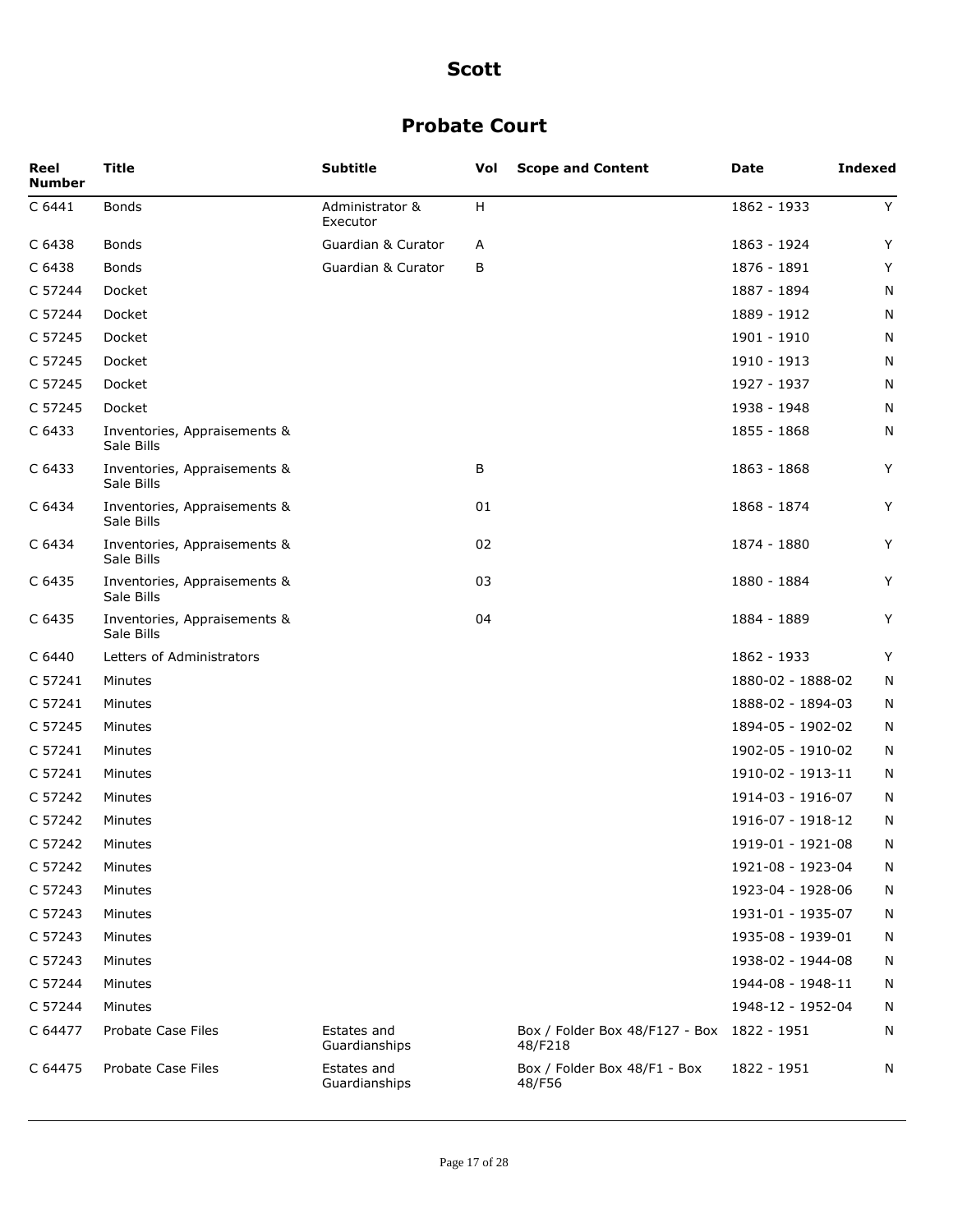| C 64476 | Probate Case Files | Estates and<br>Guardianships | Box / Folder Box 48/F57 - Box<br>48/F126 | 1822 - 1951 | N |
|---------|--------------------|------------------------------|------------------------------------------|-------------|---|
| C 61486 | Probate Case Files | Estates and<br>Guardianships | Box / Folder Box 8/F11 - Box<br>8/F46    | 1850 - 1912 | N |
| C 61487 | Probate Case Files | Estates and<br>Guardianships | Box / Folder Box 8/F47 - Box<br>8/F82    | 1850 - 1912 | N |
| C 61482 | Probate Case Files | Estates and<br>Guardianships | Box / Folder Box 6/F27 - Box<br>6/F73    | 1850 - 1912 | N |
| C 61478 | Probate Case Files | Estates and<br>Guardianships | Box / Folder Box 4/F28 - Box<br>4/F77    | 1850 - 1912 | N |
| C 61481 | Probate Case Files | Estates and<br>Guardianships | Box / Folder Box 5/F70 - Box<br>6/F26    | 1850 - 1912 | N |
| C 61477 | Probate Case Files | Estates and<br>Guardianships | Box / Folder Box 3/F63 - Box<br>4/F27    | 1850 - 1912 | N |
| C 61488 | Probate Case Files | Estates and<br>Guardianships | Box / Folder Box 8/F83 - Box<br>9/F27    | 1850 - 1912 | N |
| C 61474 | Probate Case Files | Estates and<br>Guardianships | Box / Folder Box 2/F44 - Box<br>2/F83    | 1850 - 1912 | N |
| C 61489 | Probate Case Files | Estates and<br>Guardianships | Box / Folder Box 9/F28 - Box<br>9/F57    | 1850 - 1912 | N |
| C 61485 | Probate Case Files | Estates and<br>Guardianships | Box / Folder Box 7/F86 - Box<br>8/F10    | 1850 - 1912 | N |
| C 61475 | Probate Case Files | Estates and<br>Guardianships | Box / Folder Box 2/F84 - Box<br>3/F22    | 1850 - 1912 | N |
| C 61479 | Probate Case Files | Estates and<br>Guardianships | Box / Folder Box 4/F78 - Box<br>5/F25    | 1850 - 1912 | N |
| C 61480 | Probate Case Files | Estates and<br>Guardianships | Box / Folder Box 5/F25 - Box<br>5/F69    | 1850 - 1912 | N |
| C 61492 | Probate Case Files | Estates and<br>Guardianships | Box / Folder Box 10/F65 - Box<br>10/F92  | 1850 - 1912 | N |
| C 61491 | Probate Case Files | Estates and<br>Guardianships | Box / Folder Box 10/F16 - Box<br>10/F64  | 1850 - 1912 | N |
| C 61473 | Probate Case Files | Estates and<br>Guardianships | Box / Folder Box 1/F89 - Box<br>2/F43    | 1850 - 1912 | N |
| C 61471 | Probate Case Files | Estates and<br>Guardianships | Box / Folder Box 1/F1 - Box<br>1/F41     | 1850 - 1912 | N |
| C 61472 | Probate Case Files | Estates and<br>Guardianships | Box / Folder Box 1/F42 - Box<br>1/F88    | 1850 - 1912 | N |
| C 61484 | Probate Case Files | Estates and<br>Guardianships | Box / Folder Box 7/F30 - Box<br>7/F85    | 1850 - 1912 | N |
| C 61476 | Probate Case Files | Estates and<br>Guardianships | Box / Folder Box 3/F23 - Box<br>3/F62    | 1850 - 1912 | N |
| C 61483 | Probate Case Files | Estates and<br>Guardianships | Box / Folder Box 6/F74 - Box<br>7/F29    | 1850 - 1912 | N |
| C 61490 | Probate Case Files | Estates and<br>Guardianships | Box / Folder Box 9/F58 - Box<br>10/F15   | 1850 - 1912 | N |
| C 62151 | Probate Case Files | Estates and<br>Guardianships | Box / Folder Box 14/F32 - Box<br>14/F76  | 1855 - 1910 | N |
| C 62150 | Probate Case Files | Estates and<br>Guardianships | Box / Folder Box 13/F58 - Box<br>14/F31  | 1855 - 1910 | N |
| C 62149 | Probate Case Files | Estates and<br>Guardianships | Box / Folder Box 13/F28 - Box<br>13/F57  | 1855 - 1910 | N |
|         |                    |                              |                                          |             |   |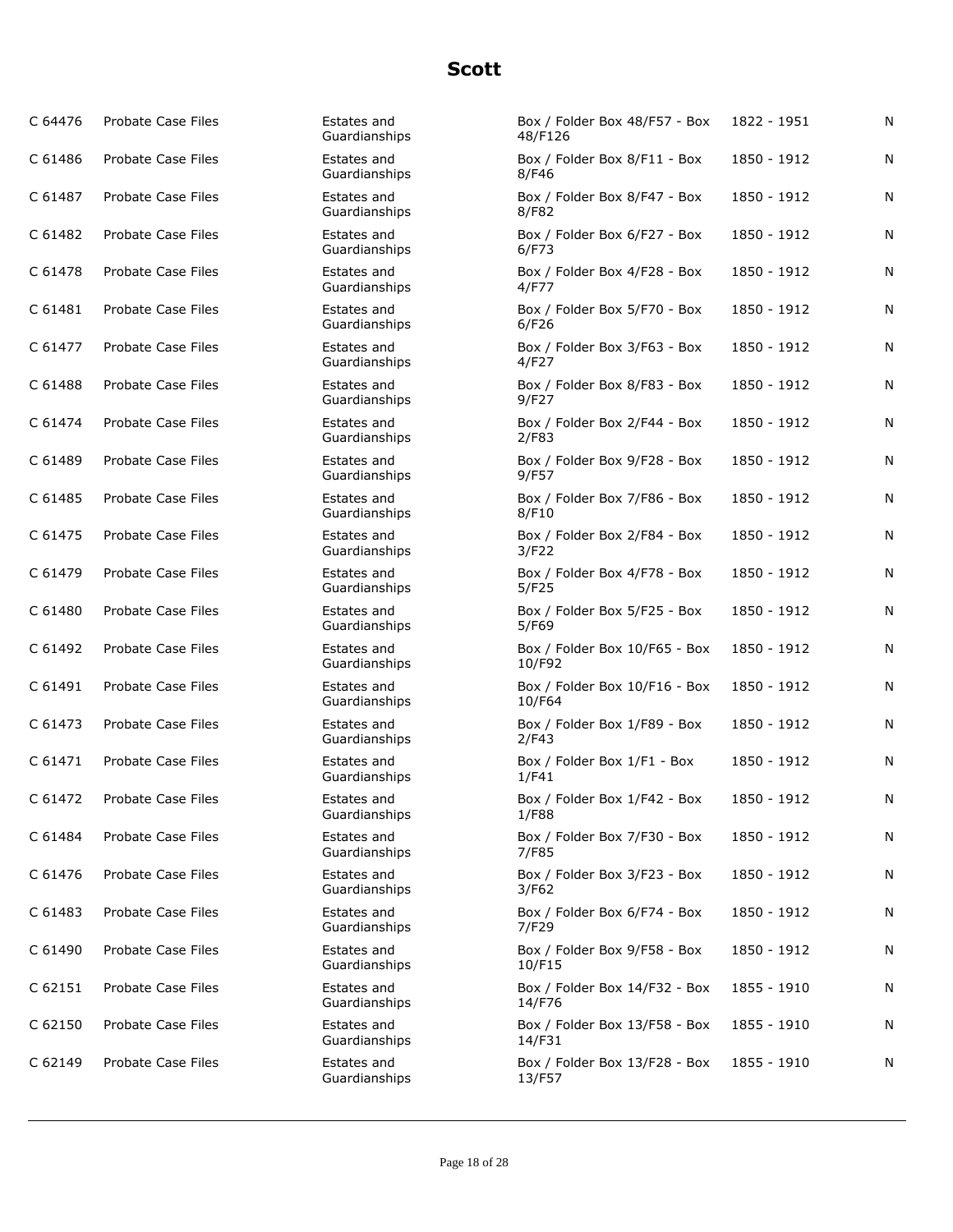| C 62148            | Probate Case Files        | Estates and<br>Guardianships | Box / Folder Box 12/F58 - Box<br>13/F27              | 1855 - 1910 | N         |
|--------------------|---------------------------|------------------------------|------------------------------------------------------|-------------|-----------|
| C 62147            | <b>Probate Case Files</b> | Estates and<br>Guardianships | Box / Folder Box 12/F32 - Box<br>12/F57              | 1855 - 1910 | N         |
| C 62145            | <b>Probate Case Files</b> | Estates and<br>Guardianships | Box / Folder Box 11/F69 - Box<br>12/F13              | 1855 - 1910 | ${\sf N}$ |
| C 62144            | <b>Probate Case Files</b> | Estates and<br>Guardianships | Box / Folder Box 11/F32 - Box<br>11/F68              | 1855 - 1910 | N         |
| C <sub>62143</sub> | <b>Probate Case Files</b> | Estates and<br>Guardianships | Box / Folder Box 11/F1 - Box<br>11/F31               | 1855 - 1910 | N         |
| C 62146            | Probate Case Files        | Estates and<br>Guardianships | Box / Folder Box 12/F14 - Box<br>12/F31              | 1855 - 1910 | N         |
| C 62161            | <b>Probate Case Files</b> | Estates and<br>Guardianships | Box / Folder Box 18/F52 - Box<br>19/F9               | 1855 - 1910 | N         |
| C 62157            | Probate Case Files        | Estates and<br>Guardianships | Box / Folder Box 16/F55 - Box<br>17/F20              | 1855 - 1910 | N         |
| C 62158            | <b>Probate Case Files</b> | Estates and<br>Guardianships | Box / Folder Box 17/F21 - Box<br>17/F51              | 1855 - 1910 | N         |
| C 62155            | <b>Probate Case Files</b> | Estates and<br>Guardianships | Box / Folder Box 15/F54 - Box<br>16/F14              | 1855 - 1910 | N         |
| C 62154            | <b>Probate Case Files</b> | Estates and<br>Guardianships | Box / Folder Box 15/F25 - Box<br>15/F53              | 1855 - 1910 | N         |
| C 62159            | <b>Probate Case Files</b> | Estates and<br>Guardianships | Box / Folder Box 17/F52 - Box<br>18/F16              | 1855 - 1910 | N         |
| C 62160            | Probate Case Files        | Estates and<br>Guardianships | Box / Folder Box 18/F17 - Box<br>18/F51              | 1855 - 1910 | N         |
| C 62153            | Probate Case Files        | Estates and<br>Guardianships | Box / Folder Box 14/F108 - Box 1855 - 1910<br>15/F24 |             | N         |
| C 62156            | Probate Case Files        | Estates and<br>Guardianships | Box / Folder Box 16/F15 - Box<br>16/F54              | 1855 - 1910 | N         |
| C 62152            | <b>Probate Case Files</b> | Estates and<br>Guardianships | Box / Folder Box 14/F76 - Box<br>14/F107             | 1855 - 1910 | N         |
| C 62162            | Probate Case Files        | Estates and<br>Guardianships | Box / Folder Box 19/F10 - Box<br>19/F40              | 1855 - 1910 | N         |
| C <sub>62163</sub> | <b>Probate Case Files</b> | Estates and<br>Guardianships | Box / Folder Box 19/F41 - Box<br>20/F10              | 1855 - 1910 | N         |
| C 62164            | <b>Probate Case Files</b> | Estates and<br>Guardianships | Box / Folder Box 20/F11 - Box<br>20/F48              | 1855 - 1910 | N         |
| C 62165            | Probate Case Files        | Estates and<br>Guardianships | Box / Folder Box 20/F49 - Box<br>20/F68              | 1855 - 1910 | N         |
| C 63412            | <b>Probate Case Files</b> | Estates and<br>Guardianships | Box / Folder Box 35/F46 - Box<br>36/F35              | 1862 - 1927 | Ν         |
| C 63409            | Probate Case Files        | Estates and<br>Guardianships | Box / Folder Box 33/F53 - Box<br>34/F22              | 1862 - 1927 | N         |
| C 63417            | Probate Case Files        | Estates and<br>Guardianships | Box / Folder Box 39/F9 - Box<br>39/F47               | 1862 - 1927 | N         |
| C 63415            | <b>Probate Case Files</b> | Estates and<br>Guardianships | Box / Folder Box 37/F59 - Box<br>38/F29              | 1862 - 1927 | N         |
| C 63416            | Probate Case Files        | Estates and<br>Guardianships | Box / Folder Box 38/F30 - Box<br>39/F8               | 1862 - 1927 | N         |
| C 63408            | Probate Case Files        | Estates and<br>Guardianships | Box / Folder Box 33/F1 - Box<br>33/F52               | 1862 - 1927 | N         |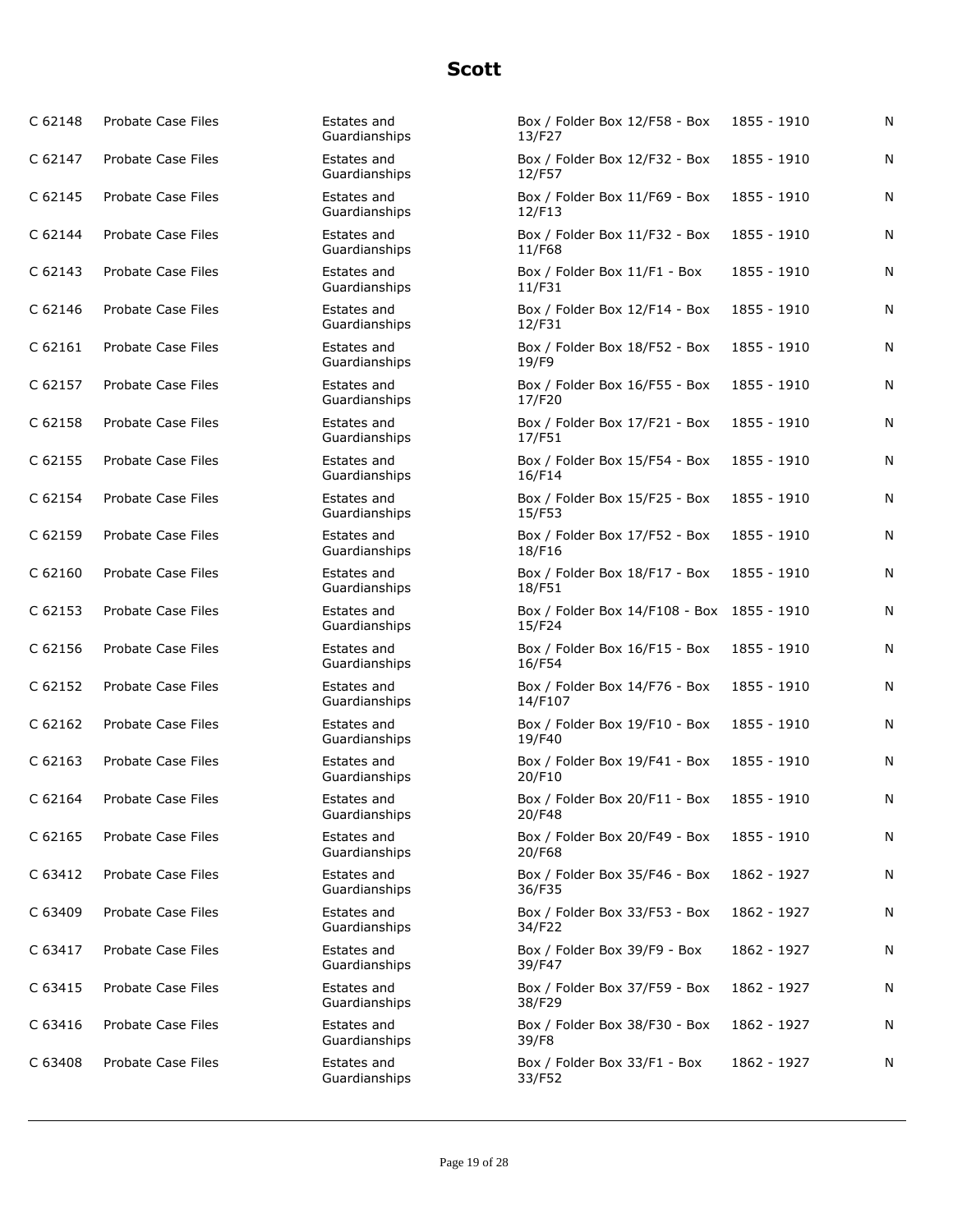| C 63413 | Probate Case Files        | Estates and<br>Guardianships | Box / Folder Box 36/F36 - Box<br>37/F16 | 1862 - 1927 | N |
|---------|---------------------------|------------------------------|-----------------------------------------|-------------|---|
| C 63410 | <b>Probate Case Files</b> | Estates and<br>Guardianships | Box / Folder Box 34/F23 - Box<br>35/F15 | 1862 - 1927 | N |
| C 63411 | <b>Probate Case Files</b> | Estates and<br>Guardianships | Box / Folder Box 35/F16 - Box<br>35/F45 | 1862 - 1927 | N |
| C 63414 | <b>Probate Case Files</b> | Estates and<br>Guardianships | Box / Folder Box 37/F17 - Box<br>37/F58 | 1862 - 1927 | N |
| C 64116 | <b>Probate Case Files</b> | Estates and<br>Guardianships | Box / Folder Box 45/F8 - Box<br>45/F53  | 1875 - 1931 | N |
| C 64110 | <b>Probate Case Files</b> | Estates and<br>Guardianships | Box / Folder Box 41/F30 - Box<br>41/F56 | 1875 - 1931 | N |
| C 64119 | <b>Probate Case Files</b> | Estates and<br>Guardianships | Box / Folder Box 46/F55 - Box<br>47/F37 | 1875 - 1931 | N |
| C 64118 | <b>Probate Case Files</b> | Estates and<br>Guardianships | Box / Folder Box 46/F25 - Box<br>46/F55 | 1875 - 1931 | N |
| C 64115 | <b>Probate Case Files</b> | Estates and<br>Guardianships | Box / Folder Box 44/F37 - Box<br>45/F7  | 1875 - 1931 | N |
| C 64113 | <b>Probate Case Files</b> | Estates and<br>Guardianships | Box / Folder Box 43/F30 - Box<br>43/F64 | 1875 - 1931 | N |
| C 64109 | Probate Case Files        | Estates and<br>Guardianships | Box / Folder Box 40/F53 - Box<br>41/F29 | 1875 - 1931 | N |
| C 64108 | Probate Case Files        | Estates and<br>Guardianships | Box / Folder Box 40/F1 - Box<br>40/F52  | 1875 - 1931 | N |
| C 64112 | Probate Case Files        | Estates and<br>Guardianships | Box / Folder Box 42/F27 - Box<br>43/F29 | 1875 - 1931 | N |
| C 64117 | <b>Probate Case Files</b> | Estates and<br>Guardianships | Box / Folder Box 45/F54 - Box<br>46/F24 | 1875 - 1931 | N |
| C 64114 | Probate Case Files        | Estates and<br>Guardianships | Box / Folder Box 43/F65 - Box<br>44/F36 | 1875 - 1931 | N |
| C 64120 | Probate Case Files        | Estates and<br>Guardianships | Box / Folder Box 47/F38 - Box<br>47/F40 | 1875 - 1931 | N |
| C 64111 | Probate Case Files        | Estates and<br>Guardianships | Box / Folder Box 42/F1 - Box<br>42/F27  | 1875 - 1931 | N |
| C 62555 | <b>Probate Case Files</b> | Estates and<br>Guardianships | Box / Folder Box 24/F14 - Box<br>24/F73 | 1884 - 1911 | N |
| C 62551 | Probate Case Files        | Estates and<br>Guardianships | Box / Folder Box 21/F41 - Box<br>22/F25 | 1884 - 1911 | N |
| C 62552 | Probate Case Files        | Estates and<br>Guardianships | Box / Folder Box 22/F26 - Box<br>22/F52 | 1884 - 1911 | N |
| C 62557 | Probate Case Files        | Estates and<br>Guardianships | Box / Folder Box 25/F40 - Box<br>25/F59 | 1884 - 1911 | N |
| C 62553 | Probate Case Files        | Estates and<br>Guardianships | Box / Folder Box 22/F53 - Box<br>23/F43 | 1884 - 1911 | N |
| C 62550 | Probate Case Files        | Estates and<br>Guardianships | Box / Folder Box 21/F1 - Box<br>21/F40  | 1884 - 1911 | N |
| C 62556 | Probate Case Files        | Estates and<br>Guardianships | Box / Folder Box 24/F74 - Box<br>25/F39 | 1884 - 1911 | Ν |
| C 62554 | Probate Case Files        | Estates and<br>Guardianships | Box / Folder Box 23/F44 - Box<br>24/F13 | 1884 - 1911 | N |
| C 63308 | Probate Case Files        | Estates and<br>Guardianships | Box / Folder Box 32/F32 - Box<br>32/F75 | 1892 - 1923 | N |
|         |                           |                              |                                         |             |   |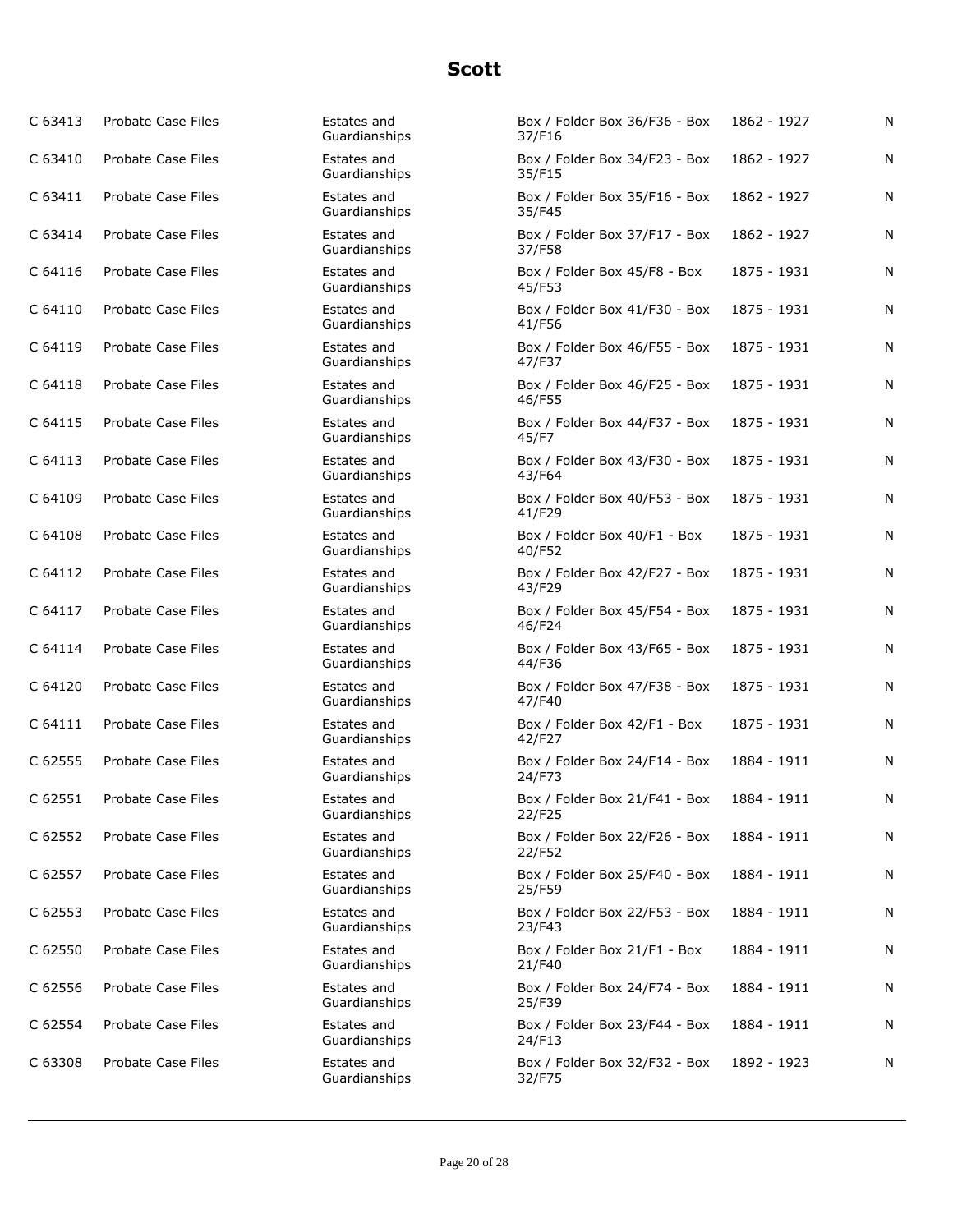| C 63304 | Probate Case Files        | Estates and<br>Guardianships |    | Box / Folder Box 30/F24 - Box<br>30/F60 | 1892 - 1923 | N |
|---------|---------------------------|------------------------------|----|-----------------------------------------|-------------|---|
| C 63295 | <b>Probate Case Files</b> | Estates and<br>Guardianships |    | Box / Folder Box 26/F49 - Box<br>27/F1  | 1892 - 1923 | N |
| C 63299 | <b>Probate Case Files</b> | Estates and<br>Guardianships |    | Box / Folder Box 28/F23 - Box<br>28/F53 | 1892 - 1923 | N |
| C 63302 | <b>Probate Case Files</b> | Estates and<br>Guardianships |    | Box / Folder Box 29/F45 - Box<br>30/F2  | 1892 - 1923 | N |
| C 63303 | Probate Case Files        | Estates and<br>Guardianships |    | Box / Folder Box 30/F3 - Box<br>30/F23  | 1892 - 1923 | N |
| C 63297 | <b>Probate Case Files</b> | Estates and<br>Guardianships |    | Box / Folder Box 27/F29 - Box<br>27/F70 | 1892 - 1923 | N |
| C 63296 | Probate Case Files        | Estates and<br>Guardianships |    | Box / Folder Box 27/F2 - Box<br>27/F28  | 1892 - 1923 | N |
| C 63309 | Probate Case Files        | Estates and<br>Guardianships |    | Box / Folder Box 32/F76 - Box<br>32/F81 | 1892 - 1923 | N |
| C 63294 | Probate Case Files        | Estates and<br>Guardianships |    | Box / Folder Box 26/F1 - Box<br>26/F48  | 1892 - 1923 | N |
| C 63298 | <b>Probate Case Files</b> | Estates and<br>Guardianships |    | Box / Folder Box 27/F71 - Box<br>28/F22 | 1892 - 1923 | N |
| C 63307 | <b>Probate Case Files</b> | Estates and<br>Guardianships |    | Box / Folder Box 31/F71 - Box<br>32/F31 | 1892 - 1923 | N |
| C 63301 | <b>Probate Case Files</b> | Estates and<br>Guardianships |    | Box / Folder Box 29/F13 - Box<br>29/F44 | 1892 - 1923 | N |
| C 63300 | <b>Probate Case Files</b> | Estates and<br>Guardianships |    | Box / Folder Box 28/F54 - Box<br>29/F12 | 1892 - 1923 | N |
| C 63306 | <b>Probate Case Files</b> | Estates and<br>Guardianships |    | Box / Folder Box 31/F30 - Box<br>31/F70 | 1892 - 1923 | N |
| C 63305 | <b>Probate Case Files</b> | Estates and<br>Guardianships |    | Box / Folder Box 30/F61 - Box<br>31/F29 | 1892 - 1923 | N |
| C 6442  | Probate Docket            |                              |    |                                         | 1863 - 1890 | Y |
| C 6442  | Probate Docket            |                              |    |                                         | 1865 - 1872 | Y |
| C 6417  | Probate Record Index      |                              | Α  |                                         | 1855 - 1860 |   |
| C 6432  | <b>Probate Records</b>    |                              | 09 |                                         | 1841 - 1844 | N |
| C 6426  | Probate Records           |                              |    |                                         | 1846 - 1850 | N |
| C 6426  | Probate Records           |                              | G  |                                         | 1850 - 1860 | N |
| C 6427  | Probate Records           |                              | Α  |                                         | 1855 - 1860 | С |
| C 6428  | Probate Records           |                              |    |                                         | 1862 - 1865 | N |
| C 6428  | Probate Records           |                              | C  |                                         | 1865 - 1869 | N |
| C 6429  | <b>Probate Records</b>    |                              | D  |                                         | 1869 - 1873 | N |
| C 6430  | Probate Records           |                              | 04 |                                         | 1873 - 1876 | Y |
| C 6430  | Probate Records           |                              | 05 |                                         | 1876 - 1880 | Υ |
| C 6431  | Probate Records           |                              | 06 |                                         | 1880 - 1884 | Y |
| C 6431  | Probate Records           |                              | 07 |                                         | 1884 - 1889 | Y |
| C 17699 | Probate Records           |                              | 08 |                                         | 1889 - 1893 | Y |
| C 17699 | Probate Records           |                              | 09 |                                         | 1893 - 1898 | Υ |
| C 17700 | Probate Records           |                              | 10 |                                         | 1898 - 1902 | Y |
| C 17700 | Probate Records           |                              | 11 |                                         | 1902 - 1907 | Y |
| C 17700 | Probate Records           |                              | 12 | Pages 1 - 359                           | 1907 - 1909 | Y |
|         |                           |                              |    |                                         |             |   |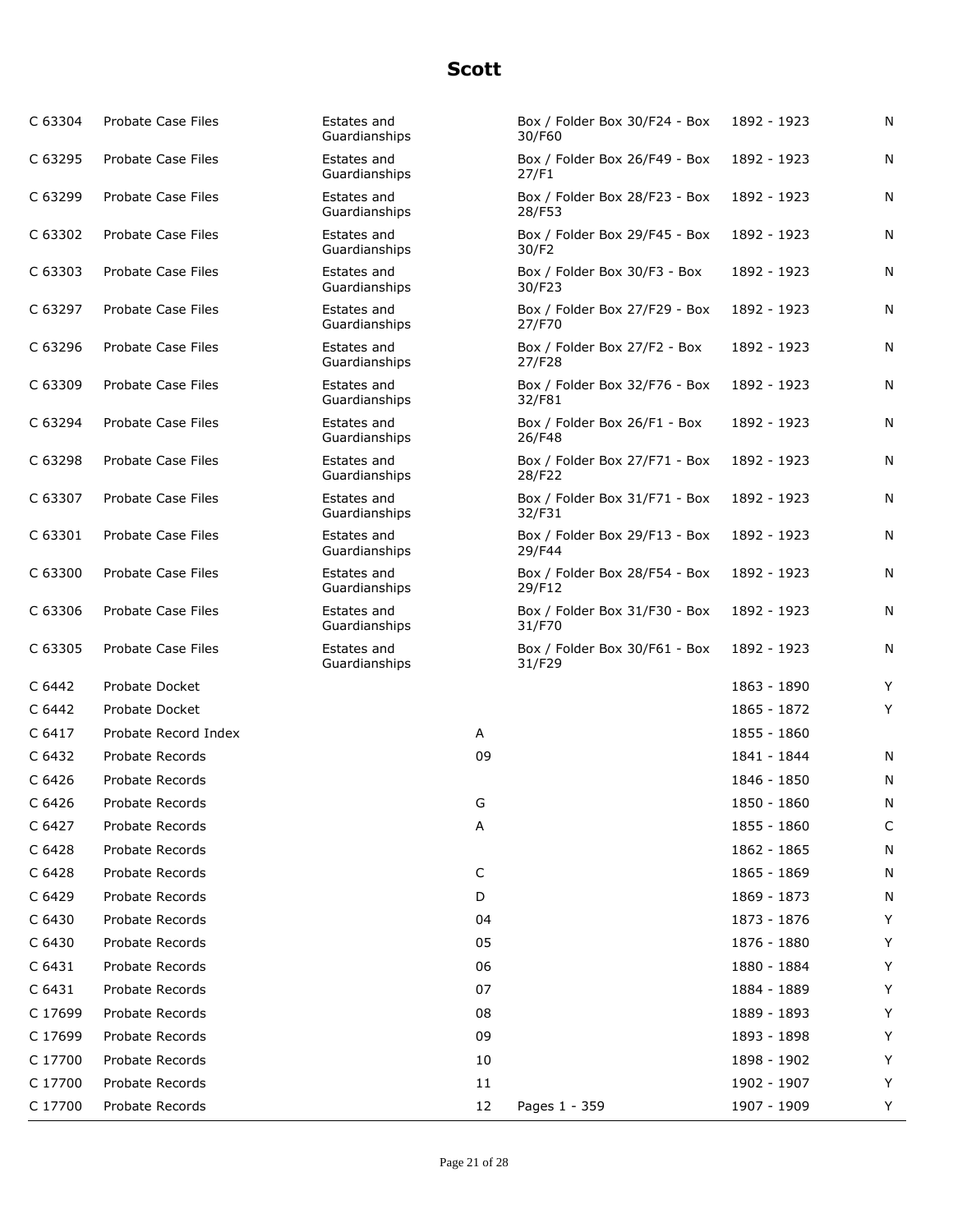| C 17701 | Probate Records        |                | 12 | Pages 360 - End | 1907 - 1911 | Y |
|---------|------------------------|----------------|----|-----------------|-------------|---|
| C 17701 | Probate Records        |                | 13 |                 | 1912 - 1915 | Y |
| C 17701 | Probate Records        |                | 14 |                 | 1915 - 1919 | Y |
| C 17702 | Probate Records        |                | 15 |                 | 1919 - 1923 | Y |
| C 17702 | Probate Records        |                | 16 |                 | 1923 - 1925 | Y |
| C 17702 | Probate Records        |                | 17 | Pages 1 - 319   | 1925 - 1929 | Y |
| C 17703 | Probate Records        |                | 17 | Pages 320 - End | 1925 - 1929 | Y |
| C 17703 | Probate Records        |                | 18 |                 | 1930 - 1934 | Y |
| C 6439  | Records                | Administrators | 01 |                 | 1870 - 1892 | Y |
| C 6436  | Settlements            |                | A  |                 | 1855 - 1861 | Y |
| C 6436  | Settlements            |                | В  |                 | 1861 - 1871 | Y |
| C 6436  | Settlements            |                | С  |                 | 1871 - 1875 | Y |
| C 6437  | Settlements            |                | D  |                 | 1875 - 1880 | Y |
| C 6437  | Settlements            |                | Е  |                 | 1880 - 1886 | Y |
| C 17712 | Settlements            |                | F  |                 | 1886 - 1896 | Y |
| C 17712 | Settlements            |                | G  | Pages 1 - 409   | 1890 - 1895 | Y |
| C 17713 | Settlements            |                | G  | Pages 410 - End | 1890 - 1895 | N |
| C 17713 | Settlements            |                | н  |                 | 1895 - 1899 | Y |
| C 17713 | Settlements            |                | Ι. |                 | 1899 - 1903 | Y |
| C 17713 | Settlements            |                | J  | Pages 1 - 149   | 1903 - 1907 | Y |
| C 17714 | Settlements            |                | J  | Pages 150 - End | 1903 - 1907 | Y |
| C 17714 | Settlements            |                | Κ  |                 | 1907 - 1911 | Y |
| C 17714 | Settlements            |                | L. |                 | 1911 - 1914 | Y |
| C 17715 | Settlements            |                | М  |                 | 1914 - 1918 | Y |
| C 17715 | Settlements            |                | Ν  |                 | 1918 - 1921 | Y |
| C 17715 | Settlements            |                | O  |                 | 1921 - 1924 | Y |
| C 17725 | Settlements            |                | O  | Pages 320 - End | 1923 - 1924 | N |
| C 17725 | Settlements            |                | P  |                 | 1924 - 1927 | Y |
| C 17725 | Settlements            |                | Q  |                 | 1927 - 1929 | Y |
| C 6443  | Wills                  |                | 01 |                 | 1825 - 1832 | N |
| C 6443  | Wills                  |                | 02 |                 | 1833 - 1838 | N |
| C 6443  | Wills                  |                | 03 |                 | 1838 - 1843 | N |
| C 6445  | Wills                  |                | 04 |                 | 1883 - 1913 | Y |
| C 6445  | Wills                  |                | 05 |                 | 1914 - 1926 | Y |
| C 6444  | Wills & Administration |                | Α  |                 | 1847 - 1861 | N |
| C 6444  | Wills & Administration |                | В  |                 | 1862 - 1890 | Y |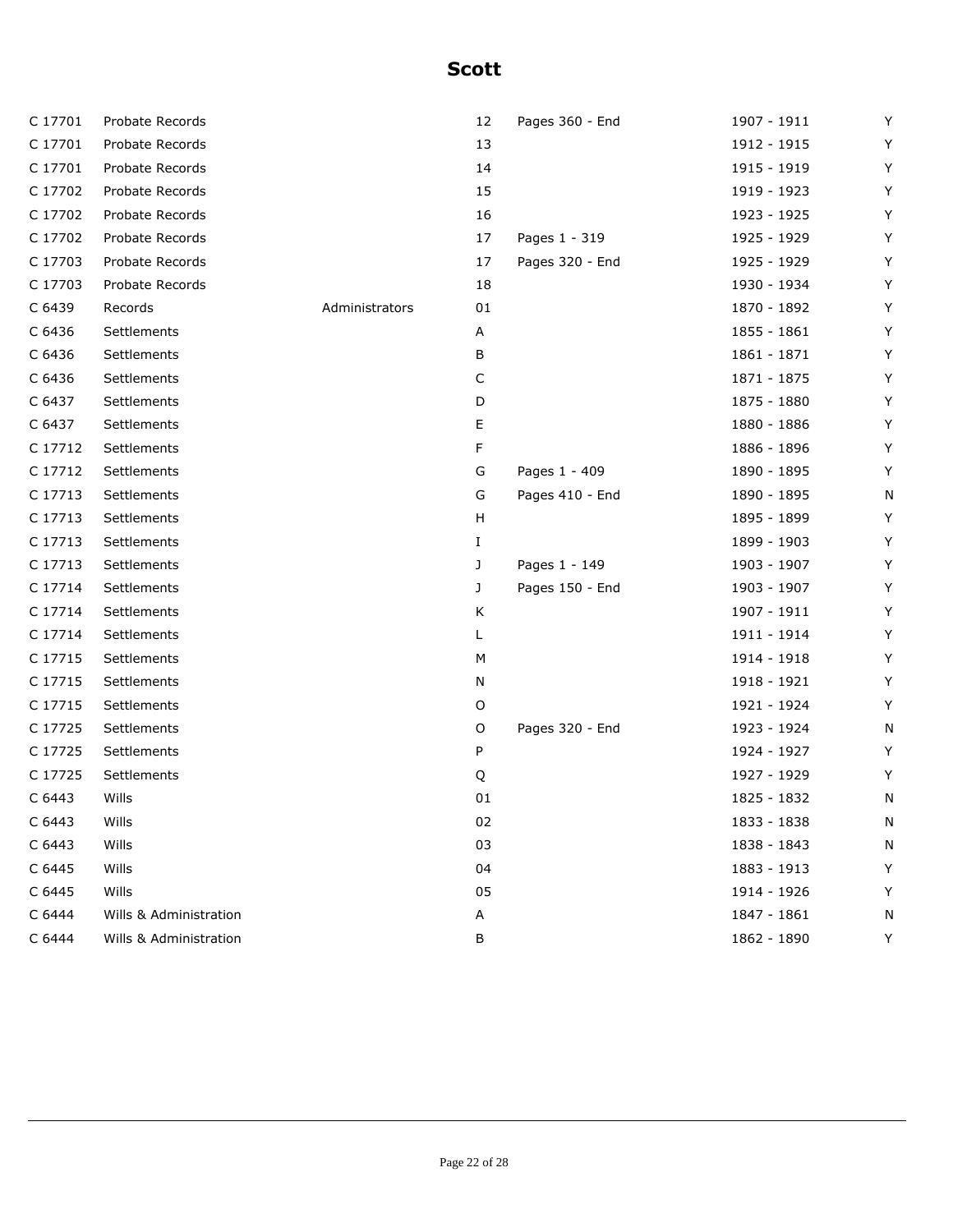## **Recorder of Deeds**

| Reel<br><b>Number</b> | <b>Title</b>              | <b>Subtitle</b> | <b>Scope and Content</b><br>Vol | Date        | <b>Indexed</b> |
|-----------------------|---------------------------|-----------------|---------------------------------|-------------|----------------|
| C 6393                | Abstract & Index to Deeds |                 | $\mathbf{1}$                    | 1822 - 1860 |                |
| C 6393                | Abstract & Index to Deeds |                 | $\overline{2}$                  | 1860 - 1881 |                |
| C 6394                | Abstract & Index to Deeds |                 | 3                               | 1881 - 1889 |                |
| C 6394                | Abstract & Index to Deeds |                 | 4                               | 1890 - 1897 |                |
| C 17707               | Abstract & Index to Deeds |                 | 5                               | 1898 - 1903 |                |
| C 6397                | Deeds                     |                 | $01 -$<br>04                    | 1822 - 1837 | Y              |
| C 6396                | Deeds                     |                 | 02                              | 1824 - 1830 | C              |
| C 6396                | Deeds                     |                 | 03                              | 1830 - 1835 | Y              |
| C 6396                | Deeds                     |                 | 04                              | 1835 - 1836 | C              |
| C 6398                | Deeds                     |                 | 06                              | 1837 - 1842 | C              |
| C 6399                | Deeds                     |                 | 08                              | 1837 - 1848 | C              |
| C 6398                | Deeds                     |                 | 07                              | 1842 - 1846 | C              |
| C 6399                | Deeds                     |                 | 09                              | 1848 - 1852 | C              |
| C 6400                | Deeds                     |                 | 10                              | 1852 - 1855 | C              |
| C 6400                | Deeds                     |                 | 11                              | 1855 - 1857 | C              |
| C 6401                | Deeds                     |                 | 13                              | 1857 - 1860 | C              |
| C 6401                | Deeds                     |                 | 14                              | 1860 - 1861 | C              |
| C 6401                | Deeds                     |                 | 15                              | 1862 - 1866 | C              |
| C 6402                | Deeds                     |                 | 16                              | 1866 - 1867 | C              |
| C 6402                | Deeds                     |                 | 17                              | 1867 - 1868 | C              |
| C 6403                | Deeds                     |                 | 18                              | 1868 - 1870 | C              |
| C 6403                | Deeds                     |                 | 19                              | 1870 - 1871 | C              |
| C 6404                | Deeds                     |                 | 20                              | 1871 - 1873 | C              |
| C 6404                | Deeds                     |                 | 21                              | 1873 - 1874 | C              |
| C 6405                | Deeds                     |                 | 22                              | 1874 - 1876 | C              |
| C 6405                | Deeds                     |                 | 23                              | 1876 - 1877 | C              |
| C 6406                | Deeds                     |                 | 24                              | 1877 - 1879 | C              |
| C 6406                | Deeds                     |                 | 25                              | 1879 - 1880 | C              |
| C 6407                | Deeds                     |                 | 26                              | 1879 - 1883 | C              |
| C 6407                | Deeds                     |                 | 27                              | 1880 - 1882 | C              |
| C 6408                | Deeds                     |                 | 28                              | 1882 - 1884 | C              |
| C 6408                | Deeds                     |                 | 29                              | 1883 - 1894 | C              |
| C 6409                | Deeds                     |                 | 30                              | 1884 - 1886 | C              |
| C 6409                | Deeds                     |                 | 31                              | 1884 - 1888 | C              |
| C 6395                | Deeds                     | Quitclaim       | 01                              | 1887 - 1901 | C              |
| C 17707               | Deeds                     |                 | 32                              | 1888 - 1888 | $\mathsf{C}$   |
| C 17708               | Deeds                     |                 | 33                              | 1888 - 1890 | C              |
| C 17708               | Deeds                     |                 | 34                              | 1888 - 1891 | $\mathsf C$    |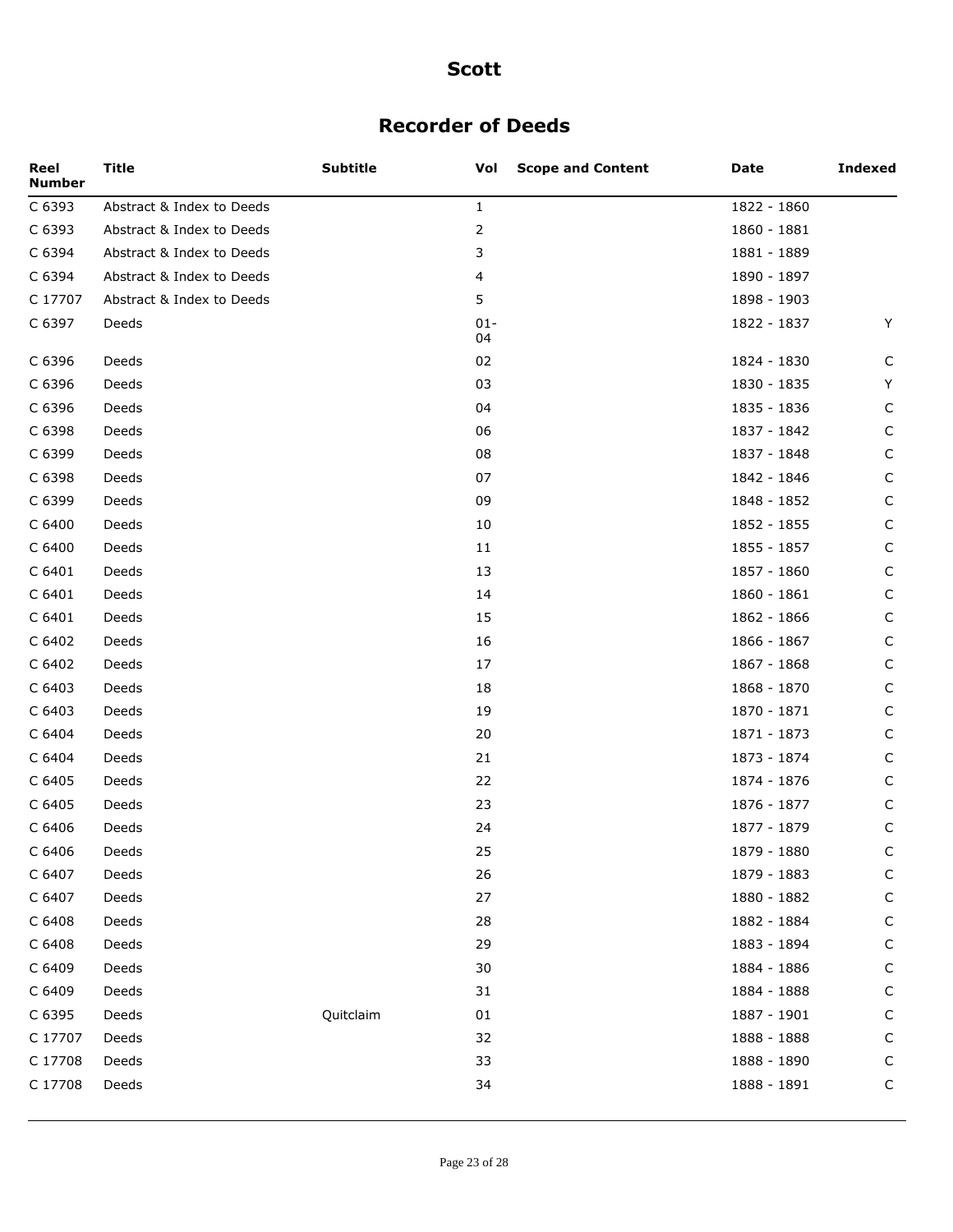| C 17709 | Deeds              |                                   | 35 | Pages 422 - End | 1888 - 1901       | C           |
|---------|--------------------|-----------------------------------|----|-----------------|-------------------|-------------|
| C 17708 | Deeds              |                                   | 35 | Pages 1 - 421   | 1888 - 1901       | С           |
| C 17710 | Deeds              |                                   | 38 |                 | 1889 - 1896       | C           |
| C 17709 | Deeds              |                                   | 36 |                 | 1890 - 1892       | C           |
| C 17709 | Deeds              |                                   | 37 |                 | 1891 - 1893       | C           |
| C 17710 | Deeds              |                                   | 39 |                 | 1893 - 1895       | $\mathsf C$ |
| C 17710 | Deeds              |                                   | 40 | Pages 1 - 401   | 1895 - 1898       | C           |
| C 17711 | Deeds              |                                   | 40 | Pages 402 - End | 1895 - 1898       | C           |
| C 17711 | Deeds              |                                   | 41 |                 | 1896 - 1899       | C           |
| C 17711 | Deeds              |                                   | 42 |                 | 1898 - 1900       | C           |
| C 17723 | Deeds              |                                   | 43 |                 | 1899 - 1901       | C           |
| C 17723 | Deeds              |                                   | 44 |                 | 1900 - 1902       | Y           |
| C 17724 | Deeds              |                                   | 45 | Pages 400 - End | 1900 - 1903       | Y           |
| C 17723 | Deeds              |                                   | 45 | Pages 1 - 399   | 1900 - 1903       | Y           |
| C 17724 | Deeds              | Quitclaim                         | 46 |                 | 1900 - 1914       | C           |
| C 17724 | Deeds              | Warranty                          | 47 |                 | 1902 - 1903       | C           |
| C 6410  | Index to Marriages |                                   | 01 | Volumes 01 - 07 | 1840 - 1903       |             |
| C 6410  | Index to Marriages |                                   | 02 | Volumes 07 - 10 | 1903 - 1910       |             |
| C 6410  | Index to Marriages |                                   | 03 | Volumes 10 - 16 | 1911 - 1941       |             |
| C 17704 | Index to Marriages |                                   | 04 | Volumes 16 - 17 | 1942 - 1947       |             |
| C 17704 | Index to Marriages |                                   | 05 | Volumes 17 - 23 | 1947 - 1972       |             |
| C 6411  | Marriages          |                                   | 01 |                 | 1840 - 1855       | C           |
| C 17692 | Marriages          | Applications &/or<br>Certificates |    |                 | 1863 - 1866       | N           |
| C 6411  | Marriages          |                                   | 02 |                 | 1863 - 1876       | C           |
| C 17693 | Marriages          | Applications &/or<br>Certificates |    |                 | 1866 - 1874       | N           |
| C 6412  | Marriages          |                                   | А  |                 | 1871 - 1881       | Y           |
| C 17694 | Marriages          | Applications &/or<br>Certificates |    |                 | 1875 - 1882       | Ν           |
| C 6413  | Marriages          |                                   | 03 |                 | 1876 - 1946       | С           |
| C 6413  | Marriages          |                                   | 04 |                 | 1881 - 1886       | C           |
| C 6413  | Marriages          | Listing Of Licenses<br>Issued     |    |                 | 1881 - 1946       | $\mathsf C$ |
| C 17695 | Marriages          | Applications &/or<br>Certificates |    |                 | 1883 - 1889       | Ν           |
| C 6414  | Marriages          |                                   | 05 |                 | 1886 - 1892       | C           |
| C 17726 | Marriages          | Applications &/or<br>Certificates |    |                 | 1889-11 - 1896-07 | N           |
| C 6414  | Marriages          |                                   | 06 |                 | 1892 - 1897       | C           |
| C 17727 | Marriages          | Applications &/or<br>Certificates |    |                 | 1896-08 - 1902-10 | N           |
| C 6414  | Marriages          |                                   | 07 |                 | 1897 - 1905       | C           |
| C 17728 | Marriages          | Applications &/or<br>Certificates |    |                 | 1902-11 - 1907-06 | N           |
| C 6415  | Marriages          |                                   | 08 |                 | 1905 - 1910       | C           |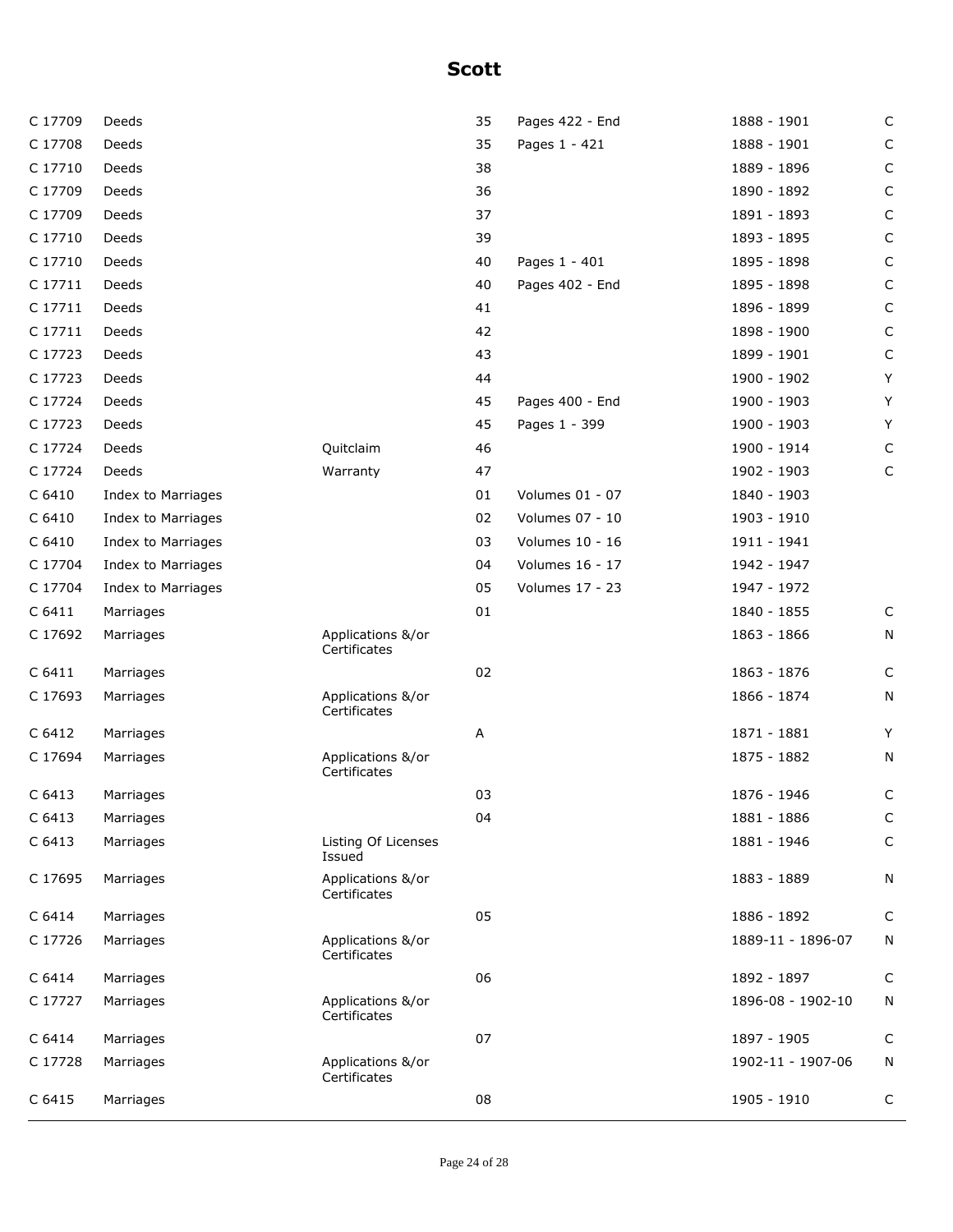| C 17729 | Marriages | Applications &/or<br>Certificates |    |                 | 1907-07 - 1911-03 | N           |
|---------|-----------|-----------------------------------|----|-----------------|-------------------|-------------|
| C 6415  | Marriages |                                   | 09 |                 | 1910 - 1920       | C           |
| C 6416  | Marriages |                                   | 10 |                 | 1911 - 1916       | $\mathsf C$ |
| C 17730 | Marriages | Applications &/or<br>Certificates |    |                 | 1911-04 - 1914-10 | N           |
| C 17731 | Marriages | Applications &/or<br>Certificates |    |                 | 1914-11 - 1916-12 | N           |
| C 17732 | Marriages | Applications &/or<br>Certificates |    |                 | 1917-01 - 1919-02 | N           |
| C 17733 | Marriages | Applications &/or<br>Certificates |    |                 | 1919-02 - 1920-08 | N           |
| C 17704 | Marriages |                                   | 11 |                 | 1920 - 1924       | C           |
| C 17716 | Marriages | Applications &/or<br>Certificates |    |                 | 1920-09 - 1922-07 | N           |
| C 17717 | Marriages | Applications &/or<br>Certificates |    |                 | 1922-08 - 1924-06 | N           |
| C 17704 | Marriages |                                   | 12 |                 | 1924 - 1929       | C           |
| C 17718 | Marriages | Applications &/or<br>Certificates |    |                 | 1924-07 - 1925-12 | N           |
| C 17719 | Marriages | Applications &/or<br>Certificates |    |                 | 1925-12 - 1927-09 | N           |
| C 17720 | Marriages | Applications &/or<br>Certificates |    |                 | 1927-09 - 1929-10 | N           |
| C 17705 | Marriages |                                   | 13 |                 | 1929 - 1935       | $\mathsf C$ |
| C 17721 | Marriages | Applications &/or<br>Certificates |    |                 | 1929-10 - 1931-11 | N           |
| C 17722 | Marriages | Applications &/or<br>Certificates |    |                 | 1931-12 - 1933-11 | N           |
| C 17680 | Marriages | Applications &/or<br>Certificates |    |                 | 1933-12 - 1935-04 | N           |
| C 17705 | Marriages |                                   | 14 |                 | 1935 - 1938       | C           |
| C 17681 | Marriages | Applications &/or<br>Certificates |    |                 | 1935-05 - 1936-10 | N           |
| C 17682 | Marriages | Applications &/or<br>Certificates |    |                 | 1936-11 - 1937-12 | N           |
| C 17683 | Marriages | Applications &/or<br>Certificates |    |                 | 1938-01 - 1939-01 | N           |
| C 17684 | Marriages | Applications &/or<br>Certificates |    |                 | 1939-02 - 1940-01 | N           |
| C 17705 | Marriages |                                   | 15 | Pages 1 - 309   | 1940 - 1941       | $\mathsf C$ |
| C 17706 | Marriages |                                   | 15 | Pages 310 - End | 1940 - 1941       | C           |
| C 17685 | Marriages | Applications &/or<br>Certificates |    |                 | 1940-02 - 1940-12 | N           |
| C 17706 | Marriages |                                   | 16 |                 | 1941 - 1946       | C           |
| C 19547 | Marriages | Applications &/or<br>Certificates |    |                 | 1941-01 - 1941-10 | N           |
| C 17686 | Marriages | Applications &/or<br>Certificates |    |                 | 1941-10 - 1942-06 | C           |
| C 17687 | Marriages | Applications &/or<br>Certificates |    |                 | 1942-07 - 1943-07 | N           |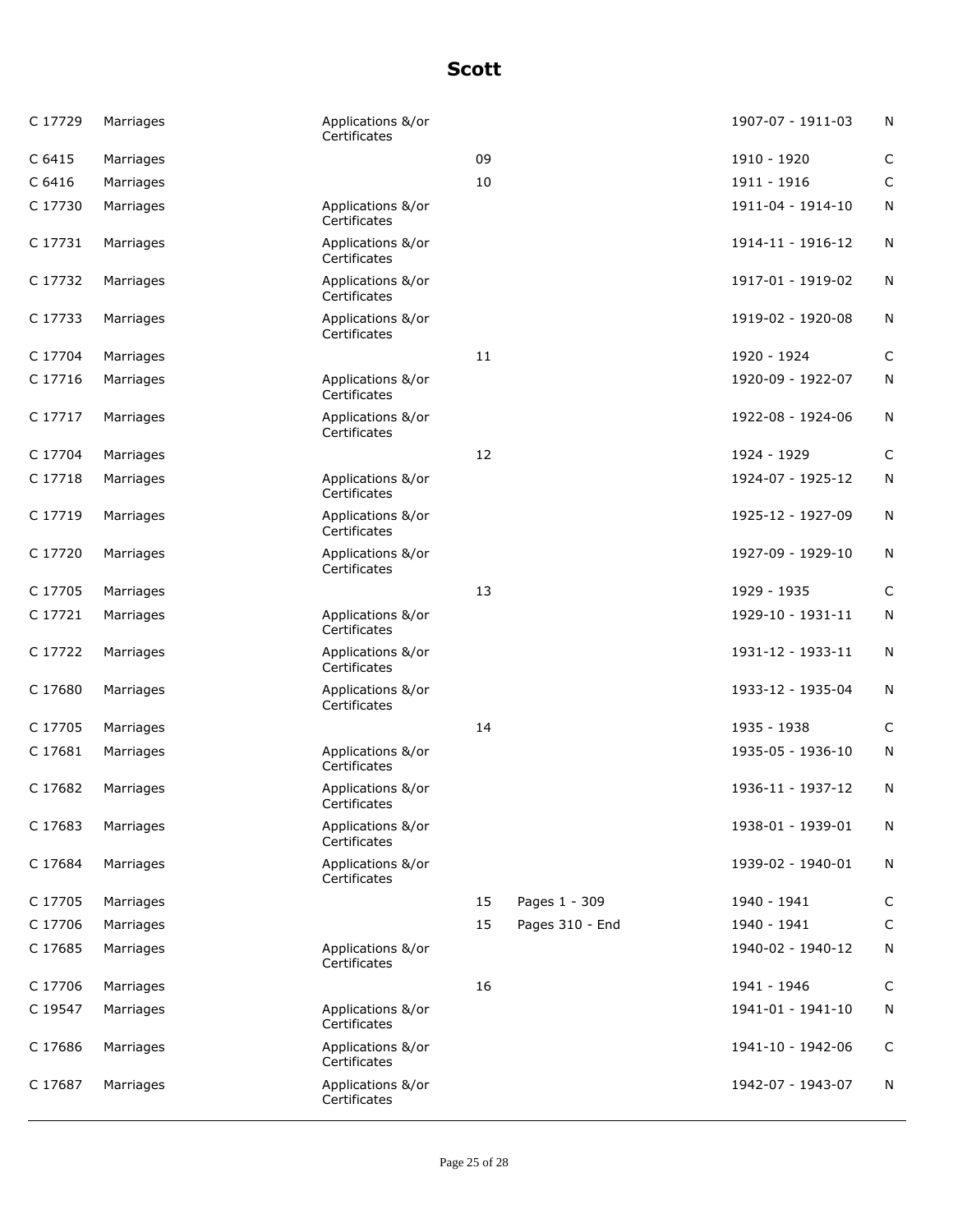| C 17696 | Marriages | Applications &/or<br>Certificates |    | 1943-08 - 1945-10 | N |
|---------|-----------|-----------------------------------|----|-------------------|---|
| C 17706 | Marriages |                                   | 17 | 1945 - 1950       | C |
| C 17697 | Marriages | Applications &/or<br>Certificates |    | 1945-10 - 1947-12 | N |
| C 17707 | Marriages |                                   | 18 | 1947 - 1956       | Y |
| C 17698 | Marriages | Applications &/or<br>Certificates |    | 1948-01 - 1950-05 | N |
| C 17699 | Marriages | Applications &/or<br>Certificates |    | 1950-05 - 1950-12 | N |
| C 8787  | Military  | Civil War Manuscripts             |    | $1862 - 0$        | N |
| C 17712 | Military  | Discharge Record<br>Index         |    | 1918 - 1994       |   |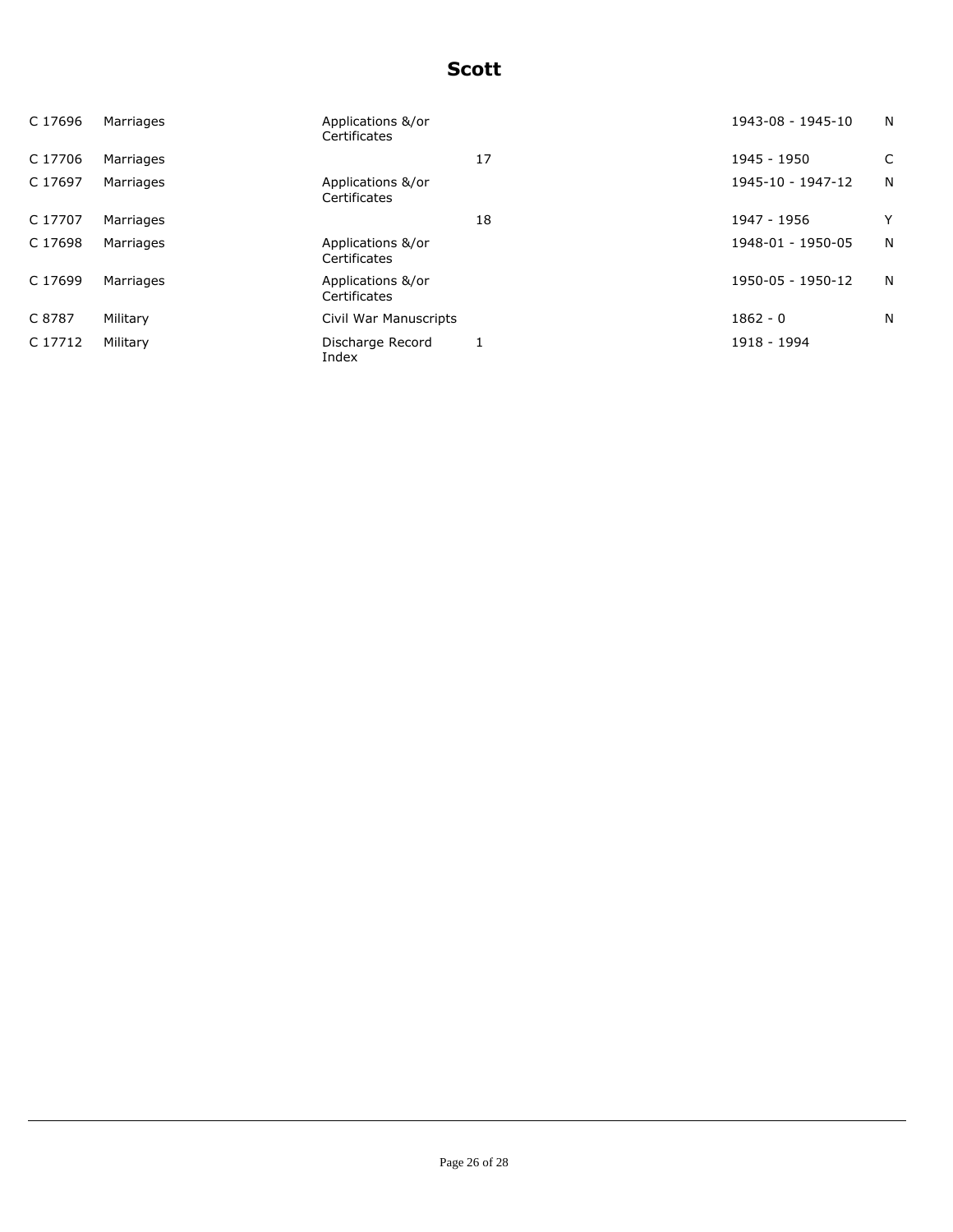# **Superintendent of Schools**

| Reel<br><b>Number</b> | Title                      | Subtitle | Vol | <b>Scope and Content</b> | Date  | Indexed |
|-----------------------|----------------------------|----------|-----|--------------------------|-------|---------|
| C 8787                | <b>School Enumerations</b> |          |     |                          | በ - በ | N       |